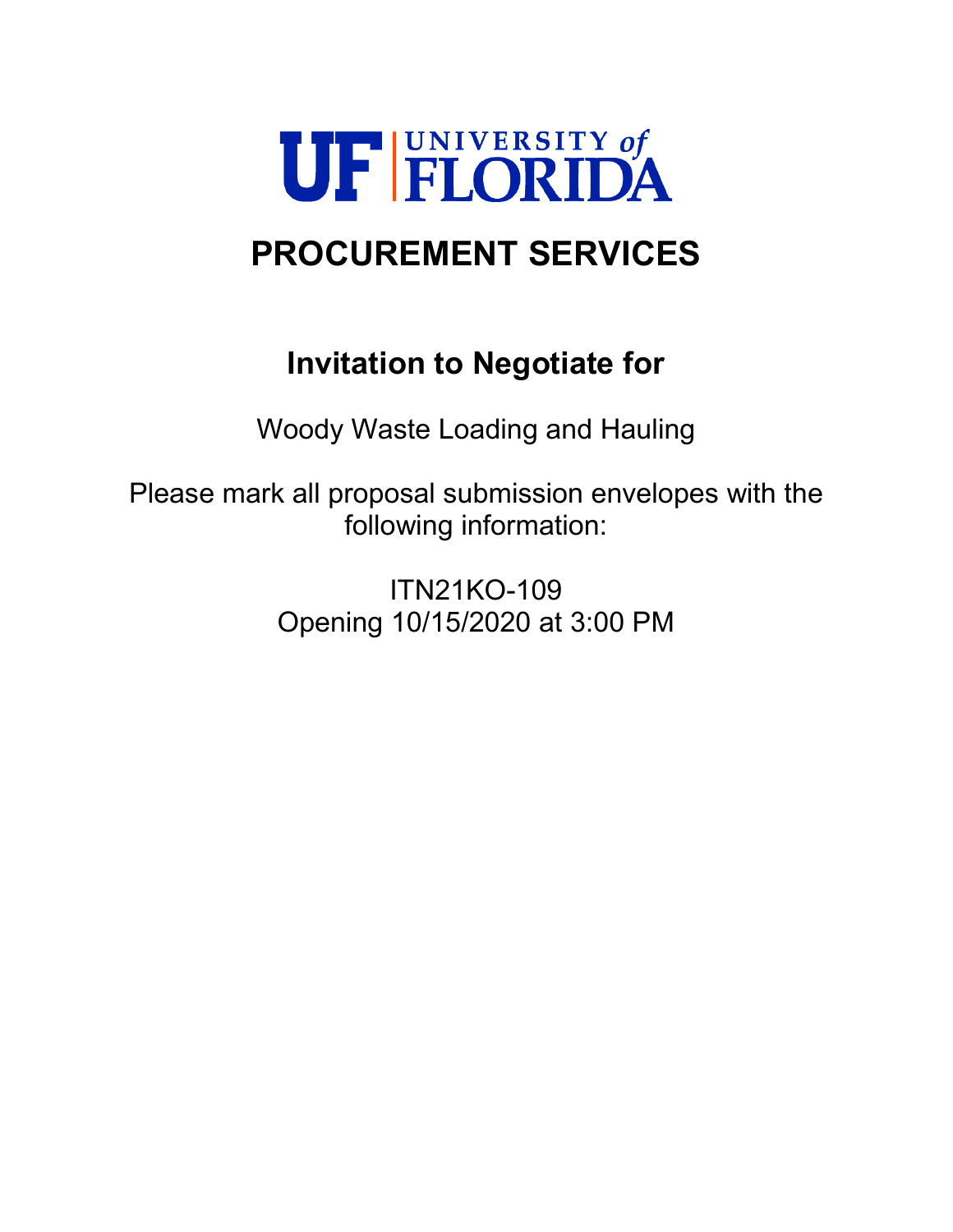# Contents

| 1.0 |                   |                                                                              |  |  |
|-----|-------------------|------------------------------------------------------------------------------|--|--|
|     | 1.1               |                                                                              |  |  |
|     | 1.2               |                                                                              |  |  |
|     | 1.3               |                                                                              |  |  |
|     | 1.4               |                                                                              |  |  |
|     | 1.5               |                                                                              |  |  |
|     |                   |                                                                              |  |  |
|     |                   |                                                                              |  |  |
| 2.0 |                   |                                                                              |  |  |
|     | 2.1               |                                                                              |  |  |
|     | 2.2               |                                                                              |  |  |
|     | 2.3               |                                                                              |  |  |
|     | 2.4               |                                                                              |  |  |
|     | 2.5               | Vendor Protest Procedure; Notice of Proposal Protest Bonding Requirement  7  |  |  |
|     | 2.6               |                                                                              |  |  |
|     | 2.7               |                                                                              |  |  |
|     | 2.8               |                                                                              |  |  |
|     | 2.9               |                                                                              |  |  |
|     | 2.10              | Determination of and Information Concerning Vendor's Qualifications  8       |  |  |
|     | 2.11              |                                                                              |  |  |
|     | 2.12              | Rejection of Vendor Counteroffers, Stipulations and Other Exceptions  8      |  |  |
|     | 2.13              |                                                                              |  |  |
|     | 2.14              |                                                                              |  |  |
| 3.0 | 3.1<br>3.2<br>3.3 |                                                                              |  |  |
| 4.0 |                   |                                                                              |  |  |
|     | 4.1               |                                                                              |  |  |
|     | 4.1.1             |                                                                              |  |  |
|     | 4.1.2             |                                                                              |  |  |
|     | 4.1.3             |                                                                              |  |  |
|     | 4.1.4             |                                                                              |  |  |
|     | 4.1.5             |                                                                              |  |  |
|     | 4.1.6             |                                                                              |  |  |
|     | 4.2               |                                                                              |  |  |
|     | 4.2.1             |                                                                              |  |  |
|     | 4.2.2             |                                                                              |  |  |
|     | 4.2.3             |                                                                              |  |  |
|     | 4.2.4             |                                                                              |  |  |
|     | 4.2.5             | Questions, Communications and Inquires between the University and Vendors 12 |  |  |
|     | 4.2.6             | Addenda and the University's Response to Communications from Vendor  13      |  |  |
|     | 4.2.7             |                                                                              |  |  |
|     | 4.2.8             |                                                                              |  |  |
|     | 4.2.9             |                                                                              |  |  |
|     | 4.2.10            |                                                                              |  |  |
|     | 4.2.11            |                                                                              |  |  |
|     |                   |                                                                              |  |  |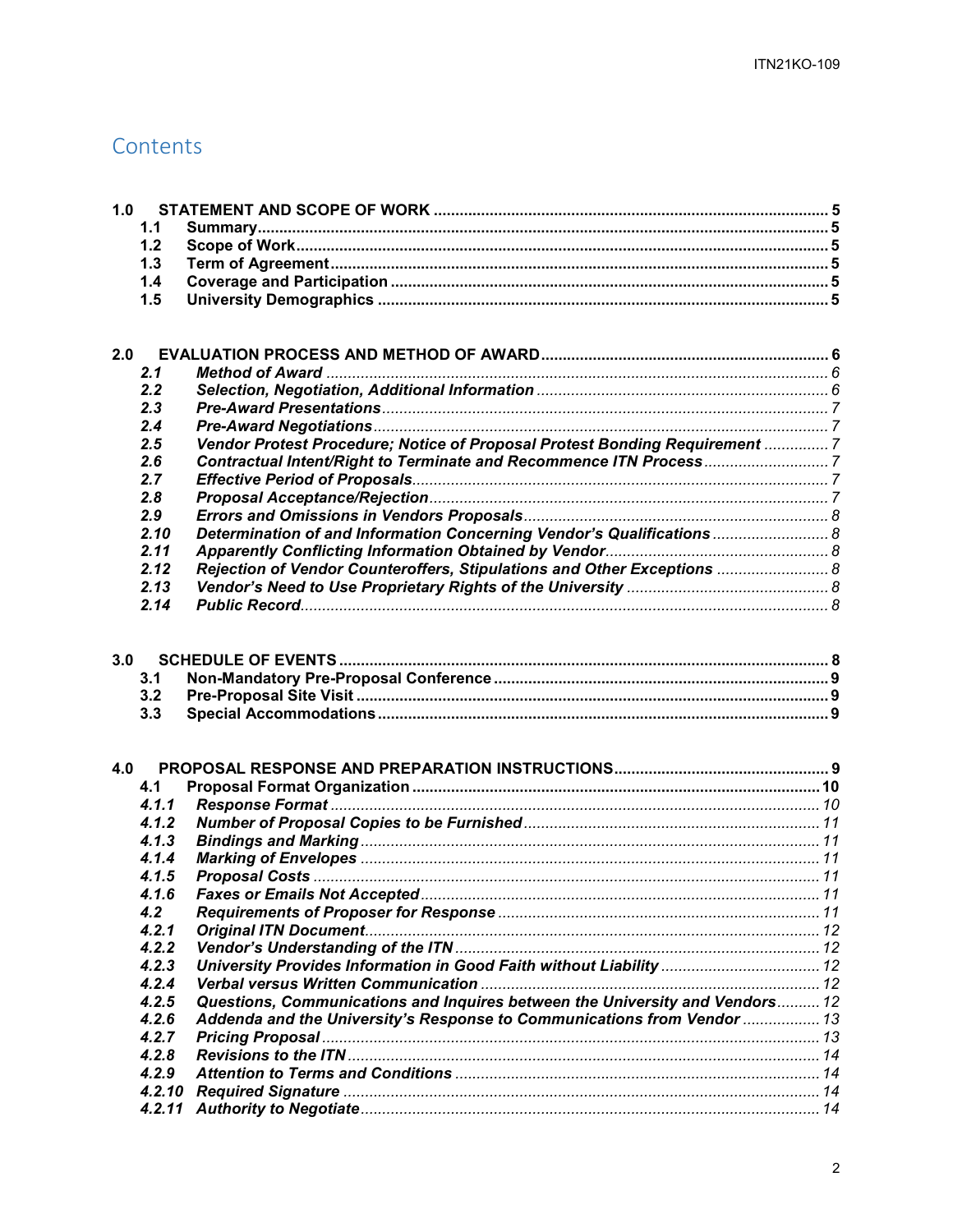| 4.2.13 Improper Business Relationships/Conflict of Interest Prohibited  15        |  |
|-----------------------------------------------------------------------------------|--|
| 4.2.14 Corrections, Changes, and Providing Information on Forms within the ITN 15 |  |
|                                                                                   |  |
|                                                                                   |  |
| 4.2.17 University's Right to Use Vendor's Ideas/Proprietary Information  15       |  |
|                                                                                   |  |

| 5.0  |  |
|------|--|
| 5.1  |  |
| 5.2  |  |
| 5.3  |  |
| 5.4  |  |
| 5.5  |  |
| 5.6  |  |
| 5.7  |  |
| 5.8  |  |
| 5.9  |  |
| 5.10 |  |
| 5.11 |  |
| 5.12 |  |
| 5.13 |  |
| 5.14 |  |
| 5.15 |  |
| 5.16 |  |
| 5.17 |  |
|      |  |

| 6.1  |     |  |
|------|-----|--|
| 6.2  |     |  |
| 6.3  |     |  |
| 6.4  |     |  |
| 6.5  |     |  |
| 6.6  |     |  |
| 6.7  |     |  |
| 6.8  |     |  |
| 6.9  |     |  |
| 6.10 |     |  |
| 6.11 |     |  |
| 6.12 |     |  |
| 6.13 |     |  |
| 6.14 |     |  |
| 6.15 |     |  |
| 6.16 |     |  |
| 6.17 |     |  |
| 6.18 |     |  |
| 6.19 |     |  |
| 6.20 |     |  |
| 6.21 |     |  |
| 6.22 |     |  |
| 6.23 |     |  |
| 6.24 |     |  |
| 6.25 |     |  |
| 6.26 |     |  |
| 6.27 |     |  |
|      | 6.0 |  |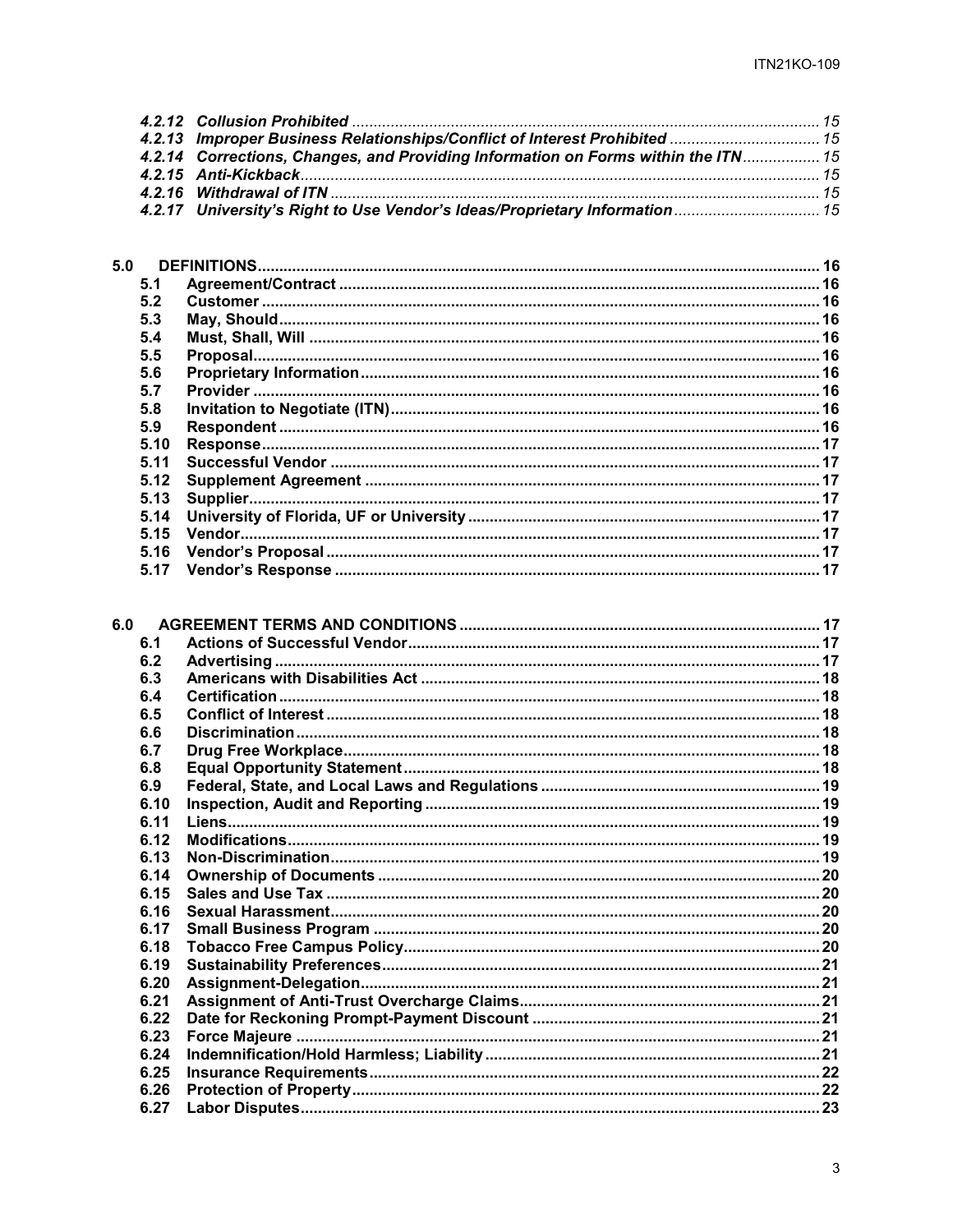| 6.28   |                                                                                |  |
|--------|--------------------------------------------------------------------------------|--|
| 6.29   |                                                                                |  |
| 6.30   |                                                                                |  |
| 6.31   | Notice to Vendors of Asbestos-Containing Materials in University Buildings  23 |  |
| 6.32   |                                                                                |  |
| 6.33   |                                                                                |  |
| 6.34   |                                                                                |  |
| 6.35   |                                                                                |  |
| 6.36   |                                                                                |  |
| 6.37   |                                                                                |  |
| 6.38   |                                                                                |  |
| 6.39   |                                                                                |  |
| 6.40   |                                                                                |  |
| 6.41   |                                                                                |  |
| 6.41.1 |                                                                                |  |
|        |                                                                                |  |
| 6.41.3 |                                                                                |  |
| 6.41.4 |                                                                                |  |
| 6.41.5 |                                                                                |  |
| 6.41.6 |                                                                                |  |
|        |                                                                                |  |
|        |                                                                                |  |
| 6.42   | Requirements for Federal Emergency Management Agency (FEMA) Public Assistance  |  |
|        |                                                                                |  |
| 6.43   |                                                                                |  |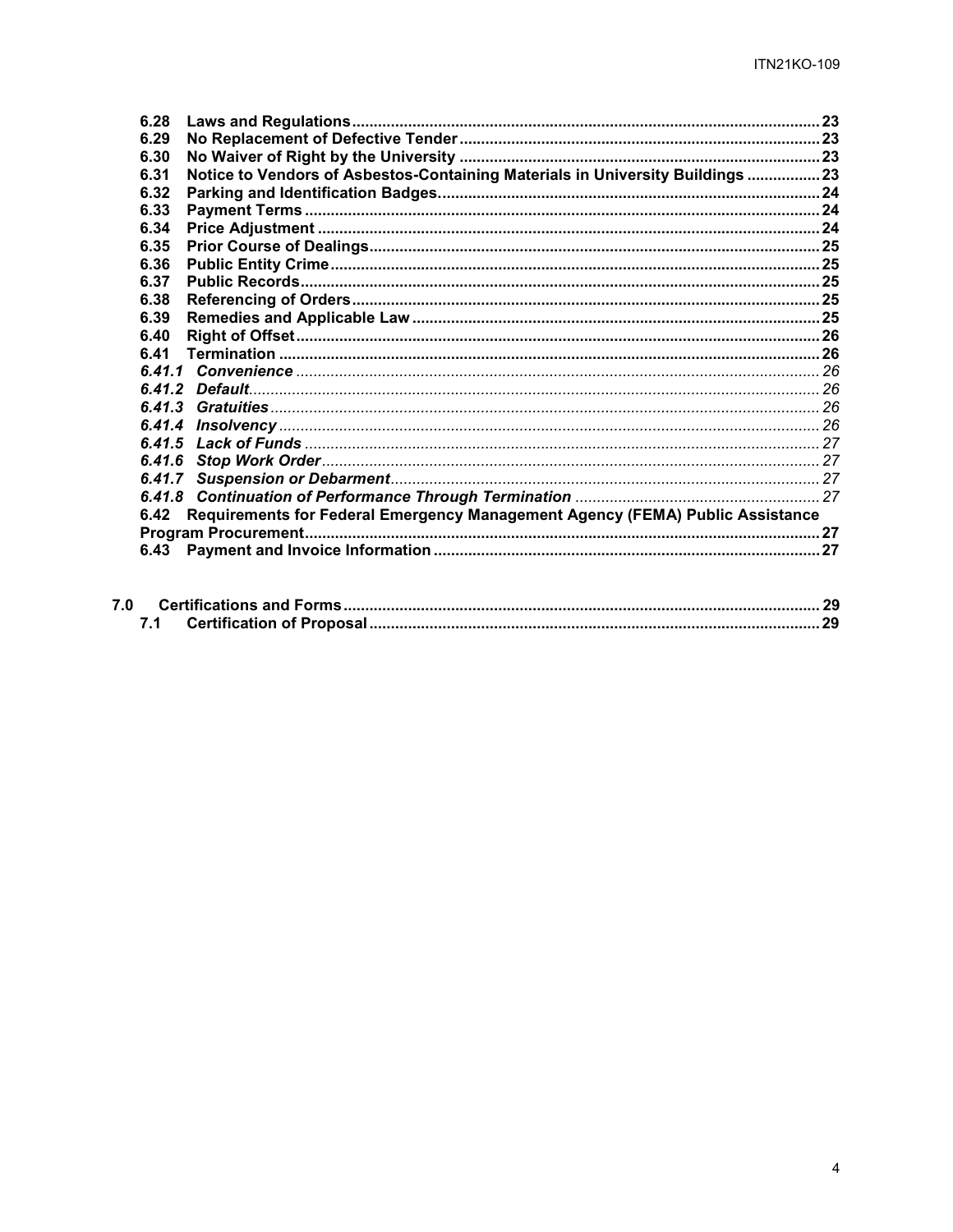### <span id="page-4-0"></span>**1.0 STATEMENT AND SCOPE OF WORK**

#### <span id="page-4-1"></span>**1.1 Summary**

The University is seeking proposals from vendor(s) to provide woody waste loading and hauling services as described in the Scope of Work in Section 1.1 below.

#### <span id="page-4-2"></span>**1.2 Scope of Work**

The successful vendor will provide on-call roll-off services for woody waste, all components of tree debris removal, generated by UF Facilities Services operations. This includes providing roll-offs, grappling services to load the roll-offs, hauling, and processing. Pulls will occur on an as needed basis as communicated to the vendor by UF RSWM staff. The majority of woody waste will be collected from inside the UF Facilities Services compound at 902 Magnolia Drive and processed at an appropriately permitted facility.

In 2019, there were a total of 209 woody waste pulls with a total of 1,550 tons of material.

#### <span id="page-4-3"></span>**1.3 Term of Agreement**

The term of this Agreement will be for an initial period of two (2) years, with an option to renew based on satisfactory performance and the written approval of both parties for up to three (3) additional one (1) year periods.

#### <span id="page-4-4"></span>**1.4 Coverage and Participation**

The intended coverage of this ITN and any Agreement resulting from this solicitation shall be for the use of all Departments at the University of Florida. With the consent and agreement of the Successful Vendor, the other state universities, community colleges, district school boards, other educational institutions, and other governmental agencies, may assess and access an Agreement resulting from this solicitation issued and administered by the University of Florida.

The University reserves the right to add and/or delete elements, or to change any element of the coverage and participation at any time without prior notification and without any liability of any kind or amount.

# <span id="page-4-5"></span>**1.5 University Demographics**

The University of Florida is a major public land-grant research university. The state's oldest, largest, and most comprehensive university, the University of Florida is among the nation's most academically diverse public universities. The University has a long history of established programs in international education, research, and service. It is one of only 17 public land-grant universities nationwide and the only university in Florida belonging to the Association of American Universities. With more than 50,000 students, the University of Florida is now one of the five largest universities in the nation.

The University of Florida has a 2,000-acre campus and more than 900 buildings (including 170 with classrooms and laboratories). The northeast corner of campus is listed as a historic district on the National Register of Historic Places.

The University's extensive capital improvement program has resulted in facilities ideal for 21st century research including the McKnight Brain Institute, the Health Professions, Nursing and Pharmacy Building, the Cancer and Genetics Research Complex, and the Proton Therapy Institute in Jacksonville. Overall, the university's current facilities have a book value of more than \$1 billion and a replacement value of \$2 billion.

Several qualities distinguish UF among today's leading public research universities.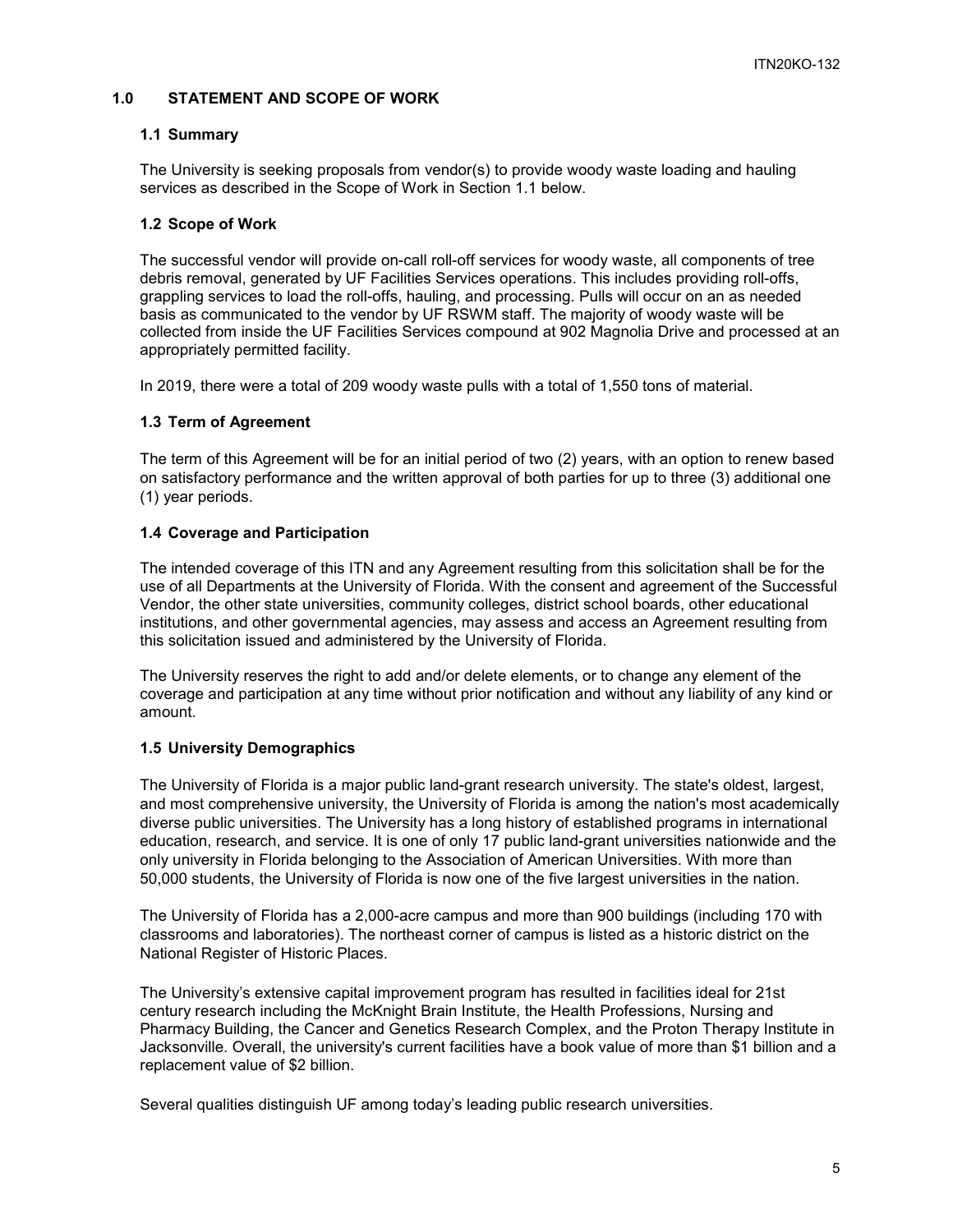The first is its highly comprehensive breadth on a single campus, facilitating interdisciplinary collaboration among, for example, faculty within the adjacent colleges of journalism, engineering and medicine. The second is its unwavering support from the state of Florida, which has endorsed UF's drive to become one of the nation's very best public research universities – supporting those efforts since 2013 with hundreds of millions of dollars in additional funding to grow its faculty ranks. UF's third exceptional quality is its dynamism. Like the state of Florida, now the nation's third- largest and among its fastest-growing, UF is undergoing rapid transformation as it pursues its overarching aspiration "to be a premier university that the state, nation and world look to for leadership."

For any additional information about the University of Florida, please visit the University's web page at: [www.ufl.edu.](http://www.ufl.edu/)

# <span id="page-5-0"></span>**2.0 EVALUATION PROCESS AND METHOD OF AWARD**

#### <span id="page-5-1"></span>**2.1 Method of Award**

The evaluation of each response to this ITN will be based on its overall competence, compliance, format, and organization. The Award shall be made to the responsive and responsible vendor whose proposal is determined to be the most advantageous to the University of Florida, taking into consideration the evaluation criteria listed below. Pricing may be a criterion. However, the University is under no obligation whatsoever to select as most responsive the proposal that demonstrates the lowest pricing.

The contract will consist of the University's ITN, the proposal with any and all revisions, award letter, purchase order, and the signed agreement between the parties, as stated in that agreement.

Vendors whose proposals are not accepted will be notified after a final selection has been made by public posting of the selected proposer(s). This public posting functions as the rejection of all other proposals. This posting will be made to<https://procurement.ufl.edu/vendors/schedule-of-bids/>

#### **Evaluation Criteria**

Vendor proposals will be evaluated based upon how well each Vendor's plans meet the University's needs. Specific consideration will be given to the following criteria in no particular order or weighting:

- Qualifications and experience
- Resources
- Customer references
- Staffing and staff experience
- Cost proposal
- "Value Add" Services
- Compliance/Agreement with UF Terms and Conditions

#### <span id="page-5-2"></span>**2.2 Selection, Negotiation, Additional Information**

Although the University reserves the right to negotiate with any vendor or vendors to arrive at its final decision and/or to request additional information or clarification on any matter included in the proposal, it also reserves the right to select the most responsive vendor or vendors without further discussion, negotiation, or prior notice. The University may presume that *any proposal is a best-andfinal offer.*

The University also reserves the right to award to the next highest evaluated, responsive and responsible bidder for any and all groups, subgroups, or items in the event of vendor default, nonperformance, non-compliance or similar issues affecting the University's ability to obtain services at any time throughout the contract period.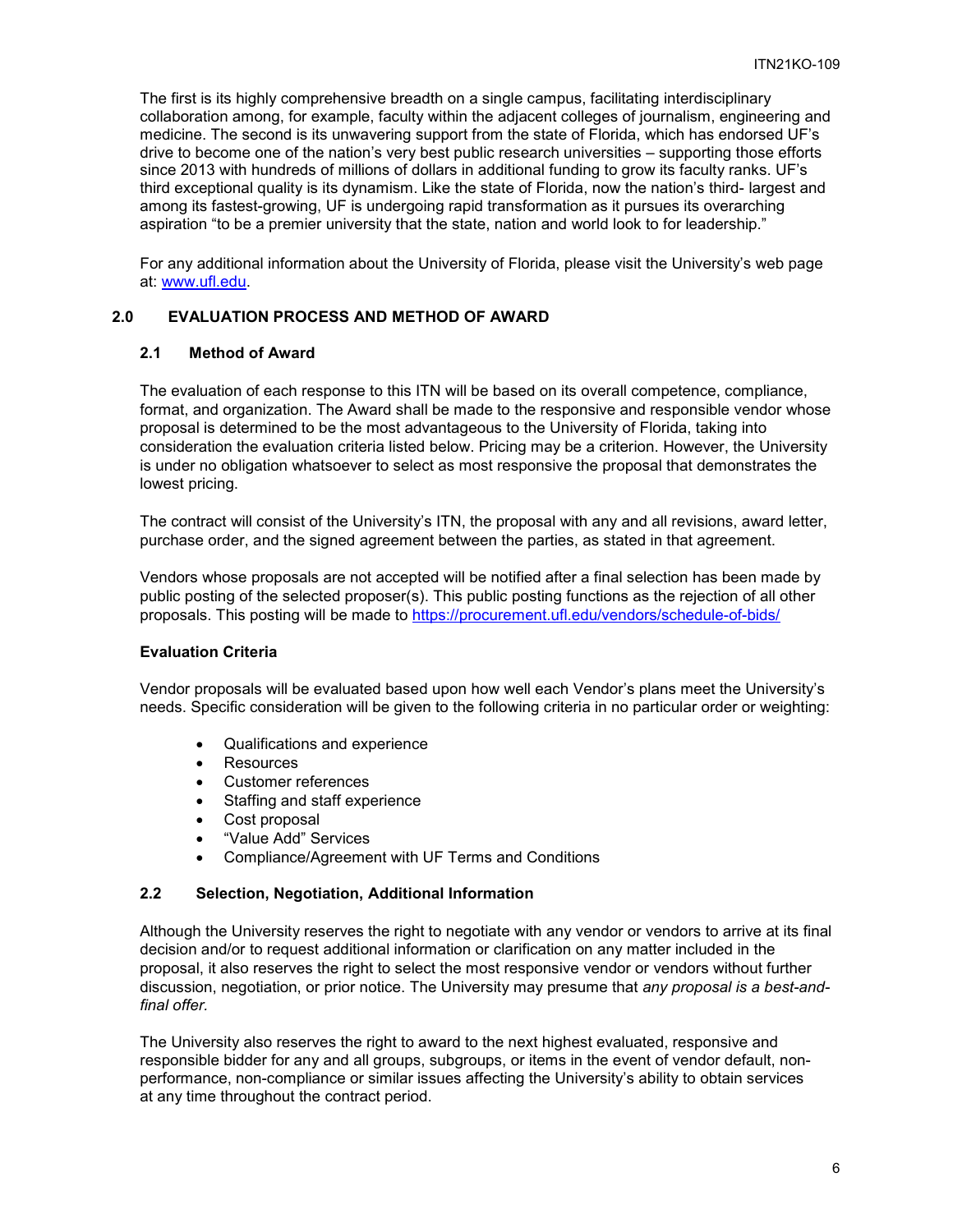# <span id="page-6-0"></span>**2.3 Pre-Award Presentations**

The University reserves the right to require presentation from any and all vendors, in which they may be asked to provide, or they may provide information in addition to that provided in their proposals.

# <span id="page-6-1"></span>**2.4 Pre-Award Negotiations**

The University reserves the right to negotiate prior to award with vendors for the purpose of addressing the matters set forth in the following list, which may not be exhaustive.

- Resolving minor difference and typographical errors
- Terms and conditions
- Clarifying necessary details and responsibilities
- Emphasizing important issues and points
- Receiving assurances from vendors
- Obtaining the lowest and best pricing and/or revenue agreement

# <span id="page-6-2"></span>**2.5 Vendor Protest Procedure; Notice of Proposal Protest Bonding Requirement**

Any vendor protest to a University decision or intended decision regarding this ITN is subject to Florida Board of Governors' (BOG) Regulations 18.002 and 18.003. Any vendor who files an action protesting a decision or intended decision shall post at the time of the filing the formal written protest, a bond, payable to the University of Florida, in an amount equal to the lessor of 10% of the estimated value of the protestor's proposal or 10% of the University's estimated expenditure during the contract term:, or \$10,000. The bond shall be conditioned upon the payment of all costs which may be adjudged against the vendor. In lieu of a bond, the University will accept a cashier's check or money order in the amount of the bond.

# <span id="page-6-3"></span>**2.6 Contractual Intent/Right to Terminate and Recommence ITN Process**

The University intends to contract with one or more vendors whose proposal(s) are in the best interests of the University. However, the University may terminate this ITN process at any time up to notice of award, without prior notice, and without liability of any kind or amount. Further, the University reserves the right to commence one or more subsequent ITN processes seeking the same or similar products or services covered hereunder. In the event of cancellation or termination, the University reserves the right to award the contract to another Offeror, cancel in its entirety, or to request new proposals, whichever is in the best interest of University of Florida.

# <span id="page-6-4"></span>**2.7 Effective Period of Proposals**

Under this ITN, the University shall hold that vendors' responses to this ITN shall remain in effect for a period of ninety (90) days following the closing date, in order to allow time for evaluation, approval, and award of the contract. Any vendor who does not agree to this condition shall specifically communicate in its proposal such disagreement to the University, along with any proposed alternatives. This University may accept or reject such proposed alternatives without further notification or explanation.

# <span id="page-6-5"></span>**2.8 Proposal Acceptance/Rejection**

The University reserves the right to reject any or all proposals. Such rejection may be without prior notice and shall be without any liability of any kind or amount to the University. The University shall not accept any proposal that the University deems not to be in its best interests. The University shall reject proposals submitted after the closing date and time.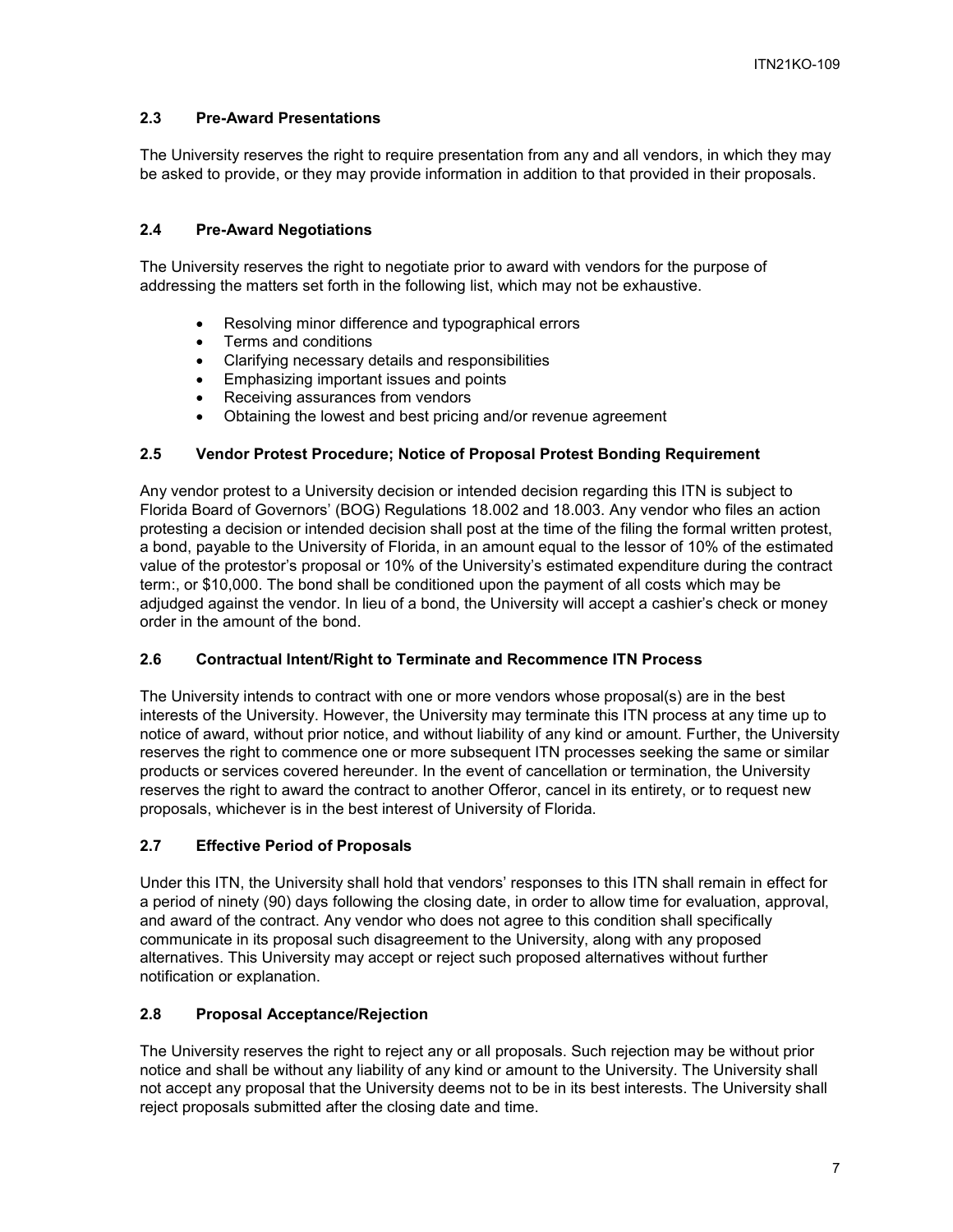# <span id="page-7-0"></span>**2.9 Errors and Omissions in Vendors Proposals**

The University may accept or reject any vendor's proposal, in part or in its entirety, if such proposal contains errors, omissions, or other problematic information. The University may decide upon the materiality of such errors, omissions, or other problematic information.

# <span id="page-7-1"></span>**2.10 Determination of and Information Concerning Vendor's Qualifications**

The University reserves the right to determine whether a vendor has the ability, capacity, and resources necessary to perform in full any contract resulting from this ITN. The University may request from vendors information it deems necessary to evaluate such vendors' qualifications and capacities to deliver the products and/or services sought hereunder. The University may reject any vendor's proposal for which such information has been requested but which the vendor has not provided. Such information may include but is not limited to:

- Financial resources
- Personnel resources
- Physical resources
- Internal financial, operating, quality assurance, and other similar controls and policies
- Resumes of key executives, officers, and other personnel pertinent to the requirements of the ITN
- Customer references
- Disclosures of complaints or pending actions, legal or otherwise, against the vendor
- The University reserves the right to check references with current customers as provided by the vendor and with any customers the University identifies

#### <span id="page-7-2"></span>**2.11 Apparently Conflicting Information Obtained by Vendor**

The University is under no obligation whatsoever to honor or observe any information that may apparently conflict with any provision herein, regardless of whether such information is obtained from any office, agent, or employee of the University. Such information shall not affect the vendor's risks or obligations under a contract resulting from this ITN.

# <span id="page-7-3"></span>**2.12 Rejection of Vendor Counteroffers, Stipulations and Other Exceptions**

Any vendor exception, stipulation, counteroffer, requirement, and/or other alternative term or condition shall be considered rejected unless specifically accepted in writing by the University and thereafter incorporated into any contract resulting from this ITN.

# <span id="page-7-4"></span>**2.13 Vendor's Need to Use Proprietary Rights of the University**

All information proprietary to the University and disclosed by the University to any vendor shall be held in confidence by the vendor and shall be used only for purposes of the vendor's performance under any contract resulting from this ITN.

# <span id="page-7-5"></span>**2.14 Public Record**

On the earlier of (i) the time the University provides notice of a decision or intended decision, or (ii) 30 days after the final competitive sealed proposals are all opened, whichever occurs earlier, vendor proposals may be disclosed as public record.

#### <span id="page-7-6"></span>**3.0 SCHEDULE OF EVENTS**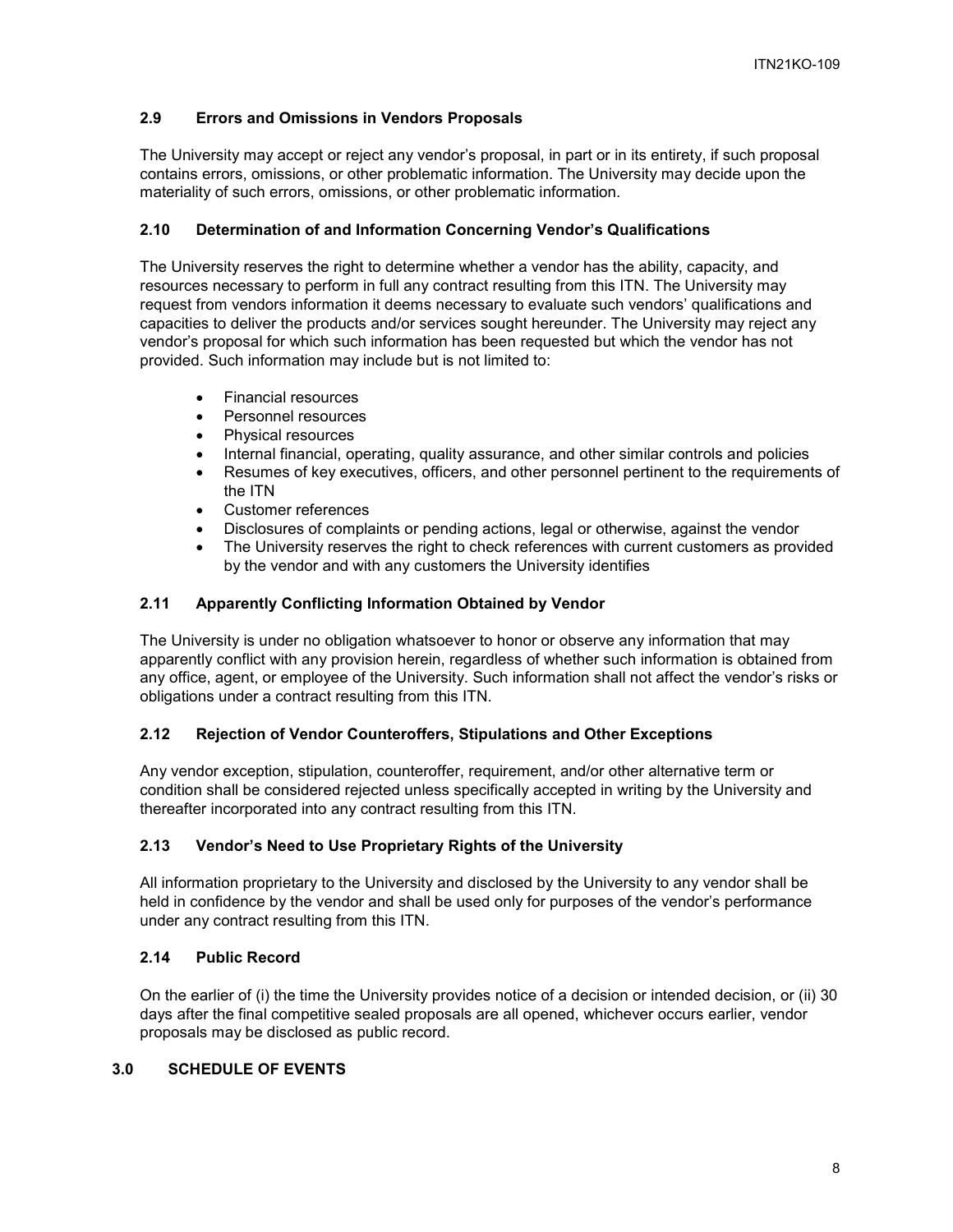The following is the tentative schedule that will apply to this ITN but may change in accordance with the University's needs.

Issuance of ITN Non-mandatory Pre-proposal Conference Technical Questions/Inquiries Due Reponses to Inquires sent out 9/3/2020 9/16/2020 at 10:00 AM 9/25/2020 at 5:00 PM 10/2/2020<br>10/15/2020 at 3:00 PM ITN Closes/Opening of Proposals

#### <span id="page-8-0"></span>**3.1 Non-Mandatory Pre-Proposal Conference**

A non-mandatory pre-proposal conference will be held for vendors who intend to respond to this ITN.

#### **Date & Time: 9/16/2020 at 10:00 AM University of Florida Via [Zoom](https://ufl.zoom.us/j/92474823789?pwd=ZFE5VjhwdG9Hblg0dXBvS2JGQXppZz09) Meeting ID: 924 7482 3789 Passcode: 396846**

The purpose of the conference is to provide for questions and answers regarding terms, conditions, or specifications of the ITN. Answers to any questions that might arise will be in the form of Addenda to the Invitation to Negotiate prior to the proposal opening. All such revisions must be acknowledged by signature and returned with the proposal.

The Procurement Staff may choose to call for additional pre-proposal conference(s) if, in the sole judgment of the Procurement Staff, there is a need for such conference(s) in order to promote competition.

#### <span id="page-8-1"></span>**3.2 Pre-Proposal Site Visit**

A pre-proposal site visit may be held for vendors who intend to respond to this ITN. The purpose of the site visit is to acquaint the vendors with the conditions under which the work must be performed. The University will not be responsible for additional compensation if the vendor does not acquaint themselves with all the available conditions and information nor shall it relieve the vendor from any responsibility for properly performing the work.

#### <span id="page-8-2"></span>**3.3 Special Accommodations**

If special accommodations are needed in order to attend a pre-proposal meeting or a proposal opening, contact 352-392-1335 or email at [procurement@ufl.edu](mailto:procurement@ufl.edu) three (3) business days prior to preproposal meeting or proposal opening.

#### <span id="page-8-3"></span>**4.0 PROPOSAL RESPONSE AND PREPARATION INSTRUCTIONS**

Proposals must be sealed and delivered to: University of Florida Procurement Services 971 Elmore Drive Gainesville, FL 32611-5250 **on or prior to 10/15/2020 at 3:00 PM ITN#: ITN21KO-109**

#### **The above address is a valid campus address for any courier service.**

It is the vendor's responsibility to assure that the proposal is delivered at the proper time and place of the proposal opening. Proposals which for any reason are not so delivered will not be considered. The University shall not accept proposals received by facsimile or email. The University shall, at the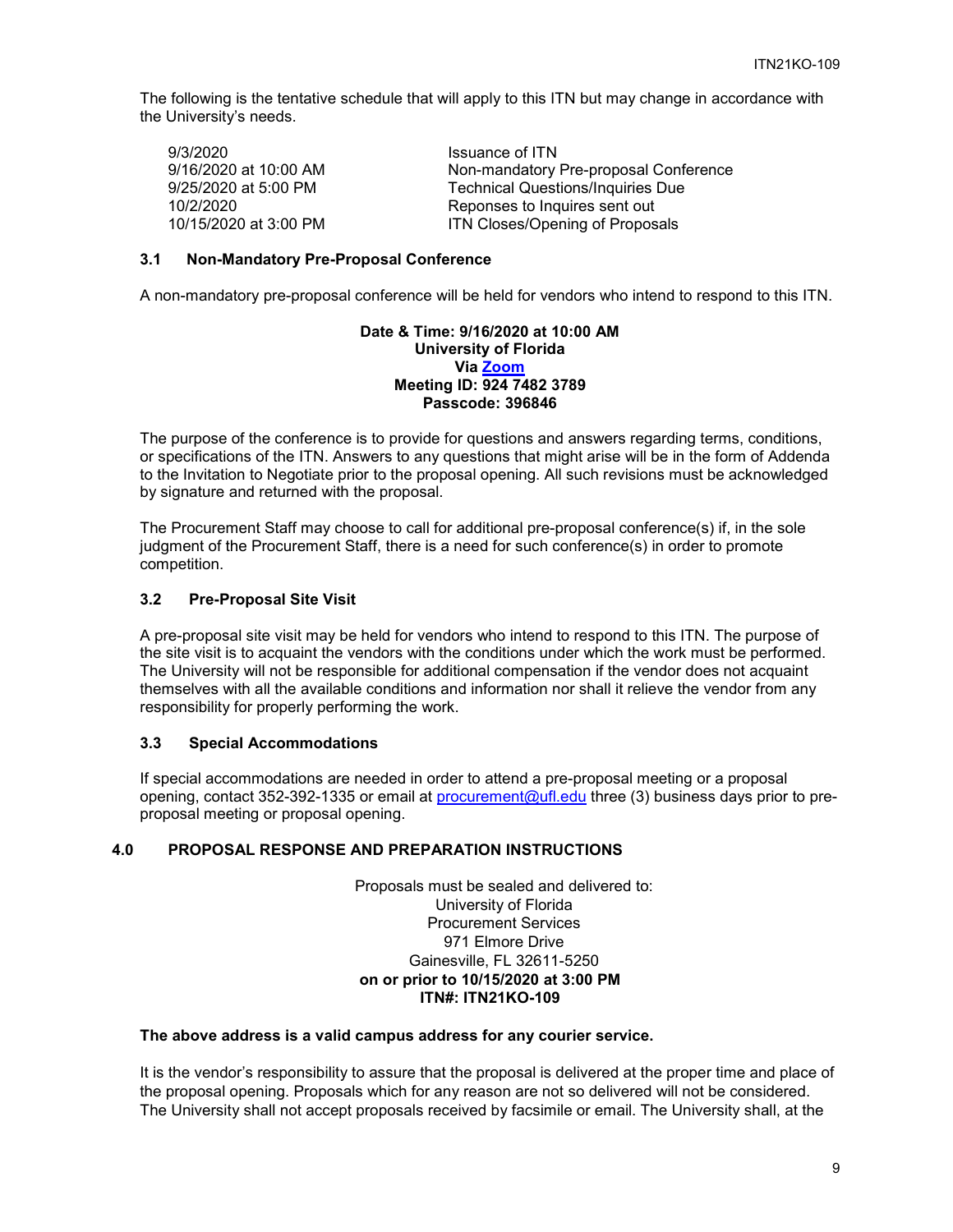specified closing date and time, open all proposals that are otherwise in order. The University will allow interested parties to attend such opening for purposes of identifying which vendors have responded. The University will make no immediate decision at such time, and there will be no disclosure of any information contained in any proposal until the earlier of (i) the time University provides notice of a decision or intended decision, or (ii) 30 days after the final competitive sealed proposals are all opened, whichever occurs earlier, at which time the vendor proposals become public record. When multiple solicitations have been scheduled to open at the same date and time, the University will open solicitations that have interested individuals present in sequential order by solicitation number. The University will hold unopened any proposals received after the closing date and time and will not consider such proposals. The University reserves the right to retain or dispose of such proposals at its discretion; however, the University may return such proposals to their related vendors, but only at such vendor's request and at no cost or expense whatsoever to the University.

If only one proposal is received, Procurement may delay the opening in order to determine why other vendors did not respond and to encourage other vendors to respond.

#### <span id="page-9-0"></span>**4.1 Proposal Format Organization**

Original proposal and all copies must be on  $8\frac{1}{2}$  x11 text weight paper, double-sided, using binding tabs that will facilitate the distribution and evaluation of the proposals. Proposals should be printed when possible on paper containing a high level of post-consumer recycle content. Proposals should conform to the tabbed format below as well as the requirements of sections 4.1.2, 4.1.3 and 4.1.4.

#### <span id="page-9-1"></span>**4.1.1 Response Format**

- Submit one (1) copy of the initial response on PC compatible media (CD/DVD or USB flash drive). The original response must contain the original manual signature of the authorized person signing the proposal, and the electronic copy of the proposal.
- The outer carton of the response must display clearly and conspicuously the following identifying information, The ITN number, name and due date and is sealed; submit one (1) original and one (1) copy of the vendor's proposal in hard copy form.
- The offer's response must include the information and required submittals described, tabbed and numbered as shown below, with all information appearing in the Tab in which it was requested.
- Questions and requests for information may not be rearranged, regrouped, or divided in any way.
- All information and required submittals requested MUST BE in hardcopy and included in your written response.

#### *Failure to adhere to this condition may cause your response to be rejected without further evaluation.*

- Information submitted that is not requested by the University may be considered to be supplemental, not subject to evaluation by the committee members.
- If there is any information or required submittals which due to size or binding cannot be incorporated following the proper tab, the vendor must provide information following the numbered tab, telling the evaluator where the information can be found in the response.
- Tabular / Paginated Format:
	- o **Tab 1:** Completed and signed Certification of Proposal form and signed copies of any addenda issued. Contact name(s) and title(s) of the individual(s) responsible for the company's proposal and negotiation during this ITN process. Include the organizational chart beginning with the company's account management team through CEO.
	- o **Tab 2:** Completed Attachment B (Proposer's Statement of Organization). Proposers may supply any additional information that will assist the University in understanding the vendor's organization. Include a certificate or other documentation confirming that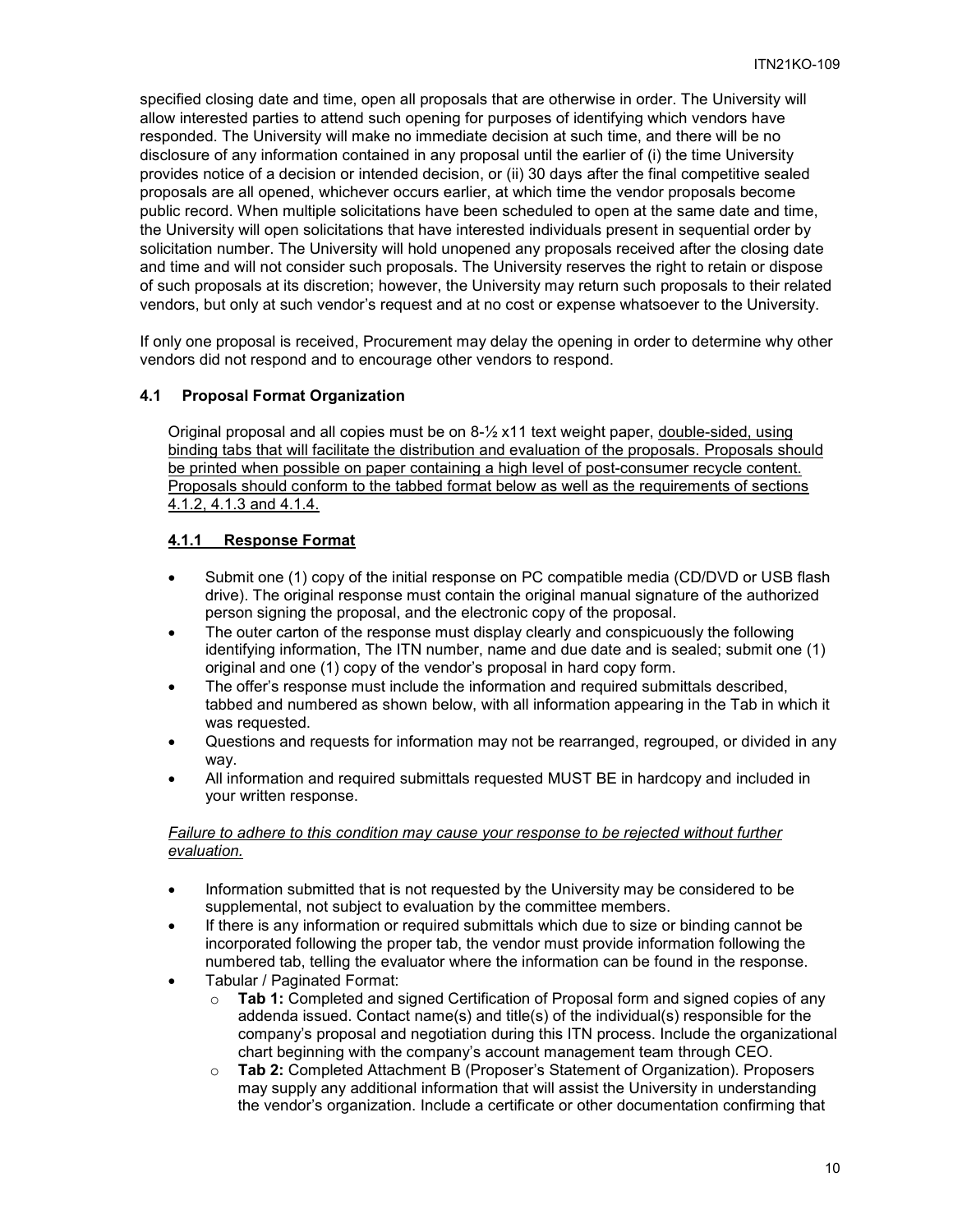the person signing the University's forms is duly authorized to bind the Proposer to the terms in its proposal.

- o **Tab 3:** An executive summary of the vendor's proposal, including brief descriptions of the company's expertise performing services of similar size and scope as described in the ITN. Describe how the vendor plans to address the University's requirements including pick-up/hauling processes, owned and/or rented equipment that will be used, etc. If the Proposer intends to utilize subcontractors for any element of the services to be provided, please provide the company name, address and contact name of each subcontractor.
- o **Tab 4:** A listing and description of at least four (4) company projects/customers similar in size and scope to the services described in the ITN, both current and past customers. Include the name, address, telephone, and email address of the client contract administrator.
- o **Tab 5:** Complete Attachment A (Price Page). Also, describe any financial considerations and flexibility of the vendor (creative pricing - e.g. multi-year contract discount, process improvements, incentives for early payment, etc.)
- o **Tab 6:** Describe any "value add" services in addition to the services described in this ITN through creative process improvements, small business & diversity programs, "green" initiatives, and/or other programs.
- o **Tab 7:** Provide an itemized list of concerns with UF terms and conditions, if any, and, where appropriate, suggest preferred alternate language.

# <span id="page-10-0"></span>**4.1.2 Number of Proposal Copies to be Furnished**

Vendors are to submit one (1) original hard copy, marked "Original," and one (1) copy, marked "Copy," and one (1) electronic copy on PC compatible media (CD/DVD or USB flash drive), preferably in Word® and or / Excel®.

#### <span id="page-10-1"></span>**4.1.3 Bindings and Marking**

Vendors shall ensure that the original and each copy are individually bound. When submitting more than one (1) proposal, vendors shall ensure that units are clearly marked; for example, as "Original of Proposal One", "Copy One of Proposal One", "Original of Proposal Two", "Copy One of Proposal Two", and so on.

# <span id="page-10-2"></span>**4.1.4 Marking of Envelopes**

Vendors shall ensure that the outer carton of the response must display clearly and conspicuously the following identifying information:

- ITN#: ITN21KO-109
- Opening date and time: 10/15/2020 at 3:00 PM

# <span id="page-10-3"></span>**4.1.5 Proposal Costs**

The University is not liable in any manner or to any extent for any cost or expense incurred by any vendor in the preparation, submission, presentation, or any other action connected with proposing or otherwise responding to this ITN. Such exemption from liability applies whether such costs are incurred directly by the vendor or indirectly through the vendor's agents, employees, assigns or others, whether related or not to the vendor.

#### <span id="page-10-4"></span>**4.1.6 Faxes or Emails Not Accepted**

The University shall not accept proposals received by fax or email.

#### <span id="page-10-5"></span>**4.2 Requirements of Proposer for Response**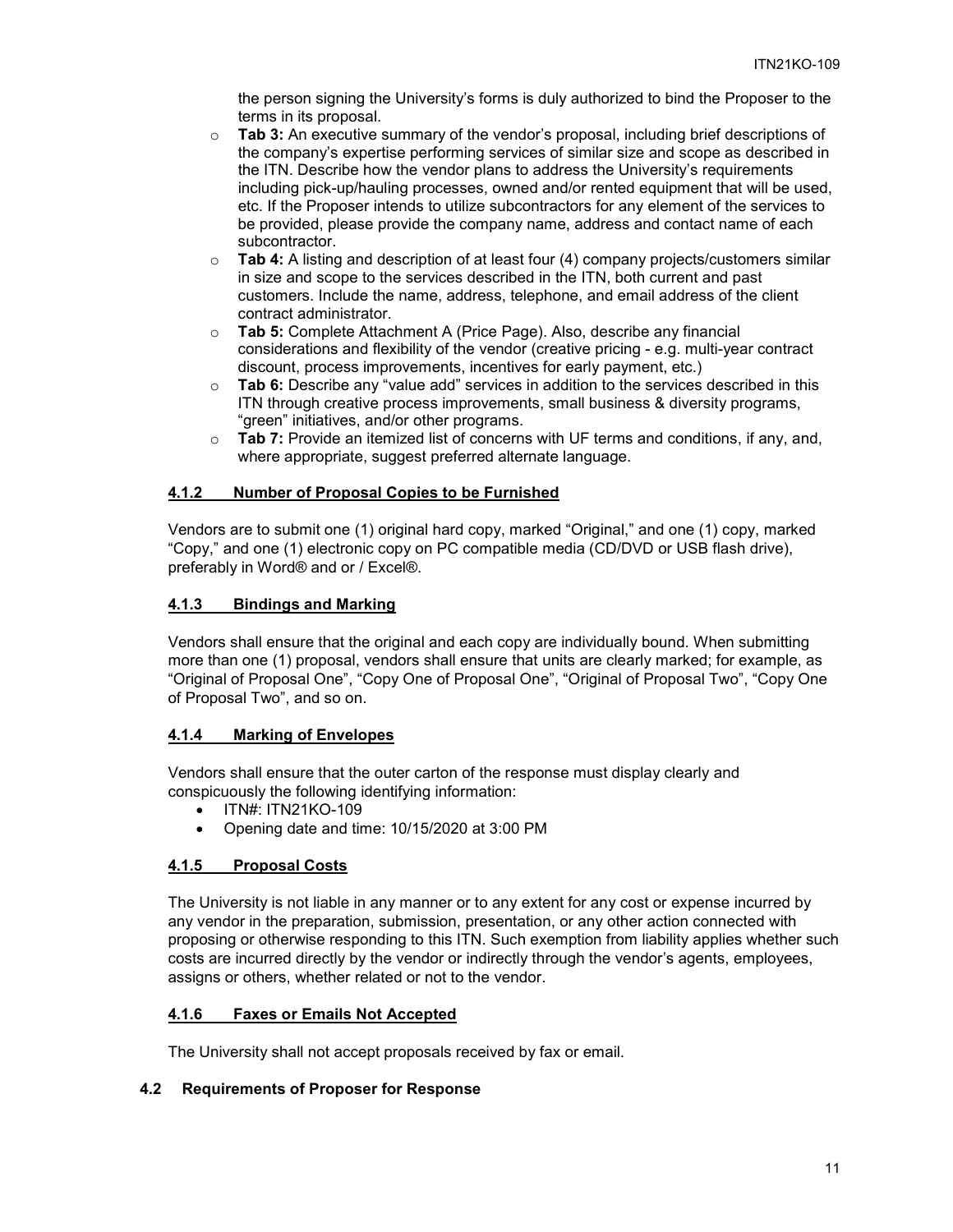# <span id="page-11-0"></span>**4.2.1 Original ITN Document**

Procurement Services shall retain the ITN, and all related terms and conditions, exhibits and other attachments, in original form in an archival copy. Any modification of these, in the vendor's submission, is grounds for immediate disqualification.

# <span id="page-11-1"></span>**4.2.2 Vendor's Understanding of the ITN**

In responding to this ITN, the vendor accepts the responsibility fully to understand the ITN in its entirety, and in detail, including making any inquiries to the University as necessary to gain such understanding. The University reserves the right to disqualify any vendor who demonstrates less than such understanding. Further, the University reserves the right to determine, at its sole discretion, whether the vendor has demonstrated such understanding. Related to this, the University's right extends to cancellation of award if award has been made. Such disqualification and/or cancellation shall be at no fault, cost or liability whatsoever to the University.

#### <span id="page-11-2"></span>**4.2.3 University Provides Information in Good Faith without Liability**

All information provided by the University in this ITN is offered in good faith. Individual items are subject to change at any time. The University makes no certification that any item is without error. The University is not responsible or liable for any use of the information, or for any claims attempted to be asserted there from.

#### <span id="page-11-3"></span>**4.2.4 Verbal versus Written Communication**

Verbal communication shall not be effective unless formally confirmed in writing by the specified University Procurement staff in charge of managing this ITN's process. In no case shall verbal communication override written communication.

#### <span id="page-11-4"></span>**4.2.5 Questions, Communications and Inquires between the University and Vendors**

Vendor inquiries, questions and requests for clarification related to this ITN are to be directed, in writing, to:

> University of Florida Procurement Services 971 Elmore Drive Gainesville, FL 32611-5250

Attn: Karen Olitsky Telephone No: 352/294-1163 Facsimile No: 352/392-8837 E-mail Address: [kolitsk@ufl.edu](mailto:kolitsk@ufl.edu)

Applicable terms and conditions herein shall govern communications and inquiries between the University and vendors, as they relate to this ITN.

**Informal communications** shall include, but are not limited to, requests from/to vendors or vendors' representatives of any kind or capacity, to/from any University employee or representative of any kind or capacity, with the exception of Procurement Services, for information, comments, speculation, etc. Inquiries for clarifications and information that will not require addenda may be submitted verbally to the Procurement Staff named, above, at any time.

**Formal communications** shall include but are not limited to the following.

• Questions concerning this ITN must be submitted in writing and be received prior to 9/25/2020 at 5:00 PM.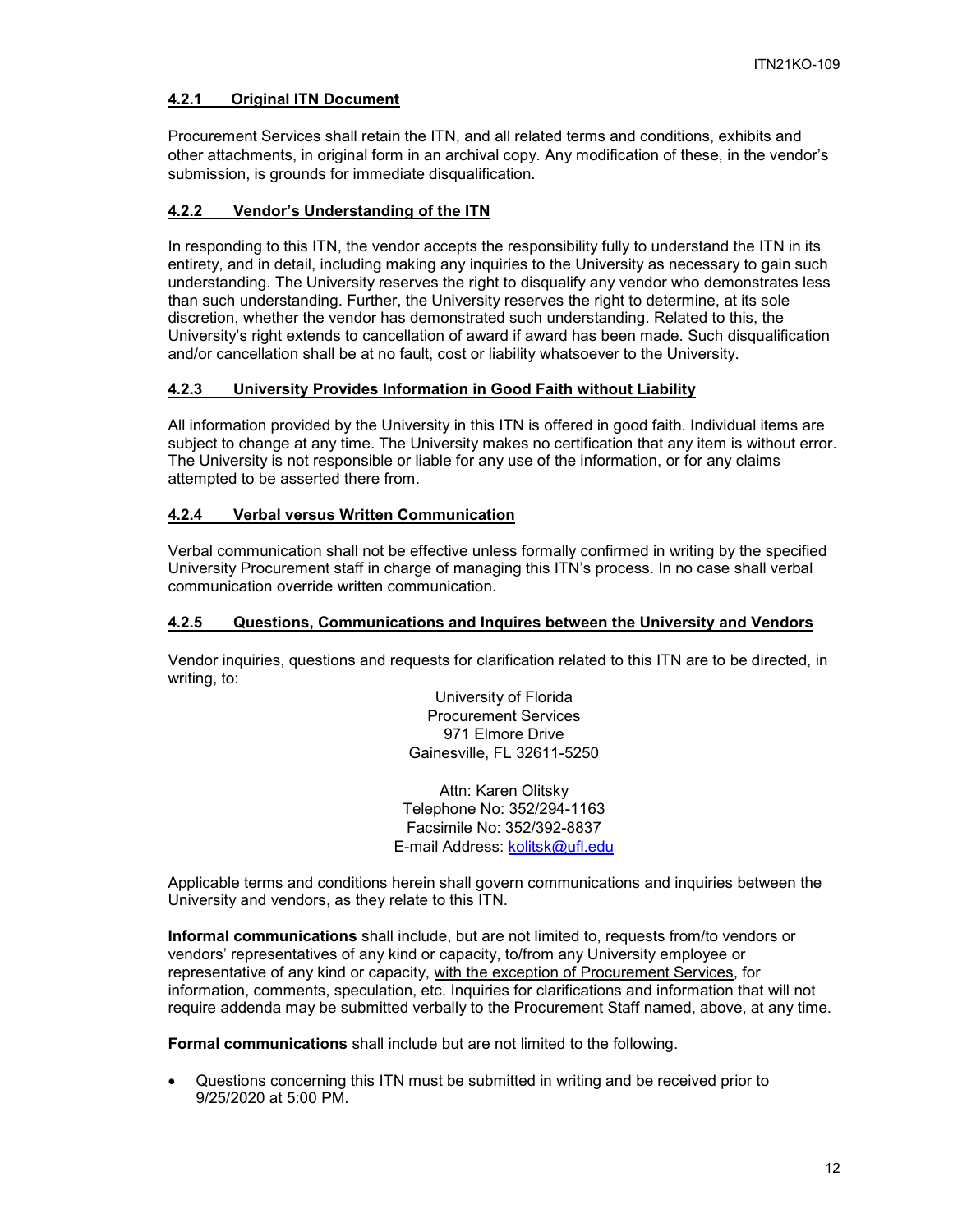- Errors and omissions in this ITN and enhancements. Vendors shall bring to the University's attention any discrepancies, errors, or omissions that may exist within this ITN. Vendors shall recommend to the University any enhancements in respect to this ITN, which might be in the University's best interests. These must be submitted in writing and be received prior to 9/25/2020 at 5:00 PM.
- Inquiries about technical interpretations must be submitted in writing and be received prior to 9/25/2020 at 5:00 PM.
- Inquiries for clarifications/information that will not require addenda may be submitted verbally to the Procurement Staff named above at any time during this process.
- Verbal and/or written presentations and pre-award proposals under this ITN.
- Addenda to this ITN.

Informal communications shall cease on the date of distribution of this ITN and formal communications shall commence. On the date that the University completes the award process for this ITN and executes the resulting contract with the successful Vendor, informal communications may resume, and formal communications must cease.

#### <span id="page-12-0"></span>**4.2.6 Addenda and the University's Response to Communications from Vendor**

The University will make a good-faith effort to provide a written response to each question or request for clarification that requires addenda within five (5) University business days or as noted in the Schedule of Events. If the schedule changes, the change will be communicated.

#### *All addenda will be posted to our web site only:*

<https://procurement.ufl.edu/vendors/schedule-of-bids/>

• *Vendors who want the addenda supplied to them in another form must notify the Procurement Staff listed in Section 4.2.5 above of that request. Otherwise, it will be the vendor's responsibility to check the web site for any additional information and addenda concerning this ITN.*

The University may not respond to any questions/requests for clarification that require addenda, if received by the University after 9/25/2020 at 5:00 PM.

#### <span id="page-12-1"></span>**4.2.7 Pricing Proposal**

Vendors shall indicate pricing in the appropriate spaces and/or areas provided in this ITN. Vendors shall ensure that any departure from this condition results in an offer that is clearly cross-referenced to the applicable sections within this ITN. For any material departure from this condition, vendors shall provide clear and unambiguous explanations how the departure relates in detail to the applicable sections within this ITN. If the vendor responds with an "All or None" proposal, it shall be clearly and unambiguously marked as such.

The University may presume and hold as the vendor's final offer all pricing, whether stated as amounts or percentages, and/or whether or not offered on an all-or-none basis, if not specified by the vendor. The University may accept or reject in part or entirely the vendor's pricing when such offerings are not on an all-or-none basis. The University prohibits the changing of pricing proposals after the ITN closing date and time. Unless otherwise specifically proposed by the vendor, the University reserves the right to hold such pricing proposal as effective for the entire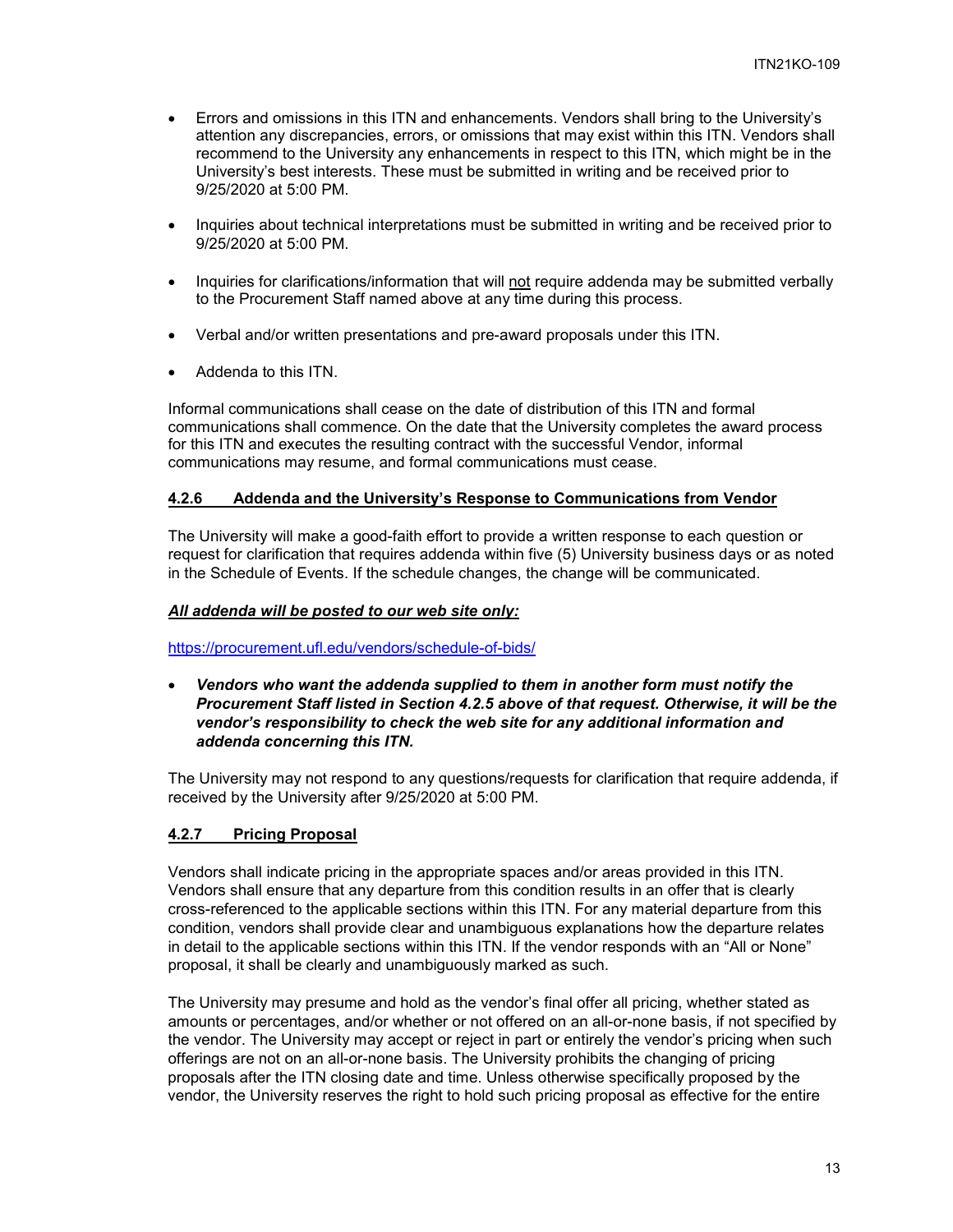intended contract term. The University may prescribe the manner and method by which pricing shall be communicated in the vendor's proposal. The University may reject any proposal in which the pricing does not conform to such prescribed manner and method.

#### <span id="page-13-0"></span>**4.2.8 Revisions to the ITN**

The University may revise any part of this ITN for any reason by issuing addenda. The University will communicate additional information and addenda to this ITN by posting them on our web site.

<https://procurement.ufl.edu/vendors/schedule-of-bids/>

#### • **Vendors that want the revisions supplied to them in another way must notify the Procurement Staff listed in this document of that request. Otherwise, it will be the vendor's responsibility to check the web site for any additional information and addenda concerning this ITN.**

Vendors are responsible for the information contained in such addenda, whether or not they acknowledge receipt. The University is under no obligation to communicate such addenda to vendors who notify the University that they will not be responding this ITN. The University may determine whether an addendum will be considered as part of this ITN and/or as part of any contract resulting there from. The University shall reject vendors' responses to addenda if such responses are received after the ITN closing date and time.

#### <span id="page-13-1"></span>**4.2.9 Attention to Terms and Conditions**

Vendors are cautioned to thoroughly understand and comply with all matters covered under the Terms and Conditions section of this ITN. The successful Vendor is expected to enter into a form of agreement. The University agreement terms and conditions included in this ITN are intended to be incorporated into this agreement. PROPOSALS THAT ARE CONTINGENT UPON ANY CHANGES TO THESE TERMS AND CONDITIONS MAY BE DEEMED TO BE NON-RESPONSIVE AND MAY BE REJECTED (within the University's sole discretion).

# <span id="page-13-2"></span>**4.2.10 Required Signature**

The University may reject any vendors' response if it is not signed as indicated and/or required by the areas, spaces, or forms provided within this ITN.

# <span id="page-13-3"></span>**4.2.11 Authority to Negotiate**

Representatives of the vendor(s) selected to participate in oral negotiation(s) shall be first required to submit written authorization from the company CEO or CFO attesting to the fact that the company's lead negotiator is authorized to bind the company to the terms and conditions agreed to during negotiations and as contained in the vendor's best and final offer. The provision of such authorization shall be a prerequisite to continuation in the ITN process. The University shall not enter into extensive contract negotiations with the selected vendor(s) after the negotiation process has been completed. If the University determines that a company awarded a contract based on this ITN does not honor all aspects of the agreement reached during the negotiations in the best and final offer, the University reserves the right to immediately cancel the award, and to place the company on the University's suspended vendor list.

Company negotiators must enter the negotiations prepared to speak on behalf of the vendor's company. The University reserves the right to immediately terminate negotiations with any company whose representatives are not empowered to, or who will not, make decisions during the negotiation session. Vendors are reminded that the University may elect not to solicit a best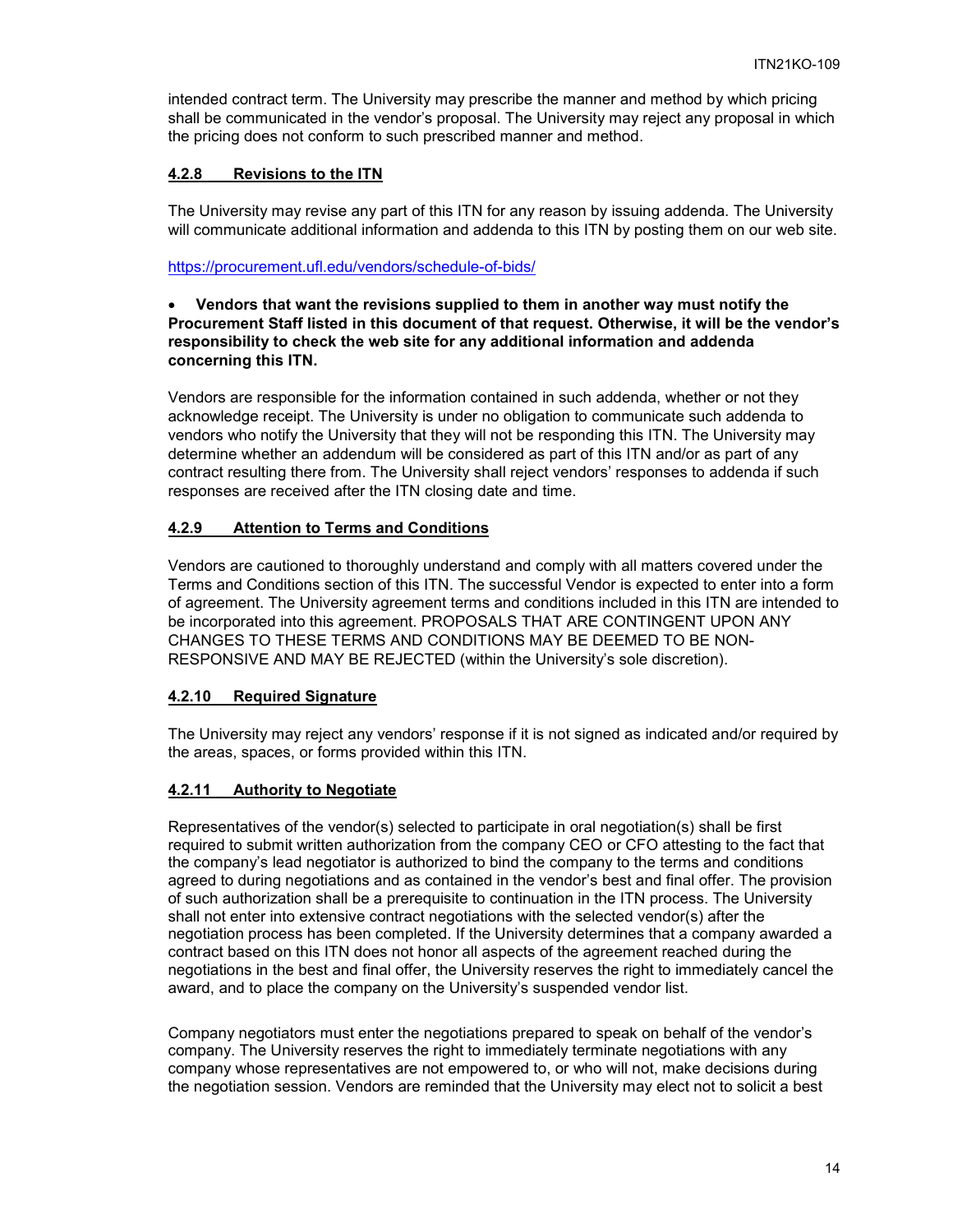and final offer from any company whose representative(s) have been unable or unwilling to commit to decisions reached during the verbal negotiation process.

# <span id="page-14-0"></span>**4.2.12 Collusion Prohibited**

In connection with this ITN, vendor collusion with other vendors or employees thereof, or with any employee of the University, is prohibited and may result in vendor disqualification and/or cancellation of award. Any attempt by the vendor, whether successful or not, to subvert or skirt the principles of open and fair competition may result in vendor disqualification and/or cancellation of award. Such disqualification and/or cancellation shall be at no fault or liability whatsoever to the University.

#### <span id="page-14-1"></span>**4.2.13 Improper Business Relationships/Conflict of Interest Prohibited**

In connection with this ITN, each vendor shall ensure that no improper, unethical, or illegal relationships or conflict of interest exists between or among the vendor, the University, and any other party to this ITN. The University reserves the right to determine the materiality of such relationships, when discovered or disclosed, whether intended or not; and to decide whether or not vendor disqualification and/or cancellation of award shall result. Such disqualification and/or cancellation shall be at no fault or liability whatsoever to the University.

#### <span id="page-14-2"></span>**4.2.14 Corrections, Changes, and Providing Information on Forms within the ITN**

Vendors shall ensure that an authorized individual initials each correction using pen and ink. Vendors shall use pen and ink or typewriter in providing information directly on pages, or copies thereof, contained within this ITN.

#### <span id="page-14-3"></span>**4.2.15 Anti-Kickback**

In compliance with FAR 52.203-7, the University has in place and follows procedures designed to prevent and detect violations of the Anti-Kickback Act of 1986 in its operations and direct business relationships.

# <span id="page-14-4"></span>**4.2.16 Withdrawal of ITN**

Vendors may withdraw their proposals any time prior to the ITN closing date. Vendors may request to withdraw their proposals after the ITN closing date and time prior to selection and notice of award. The University shall have sole authority to grant or deny such a request. In the event the University grants such a request, it may withhold issuing future ITN's to such vendors.

# <span id="page-14-5"></span>**4.2.17 University's Right to Use Vendor's Ideas/Proprietary Information**

**If the vendor needs to submit proprietary information with the proposal, the vendor shall ensure that it is enclosed in a separate envelope from the proposal and that it is clearly designated and conspicuously labeled as such.** Vendors who submit responses with information noted as proprietary may be asked to substantiate why the information is proprietary or is otherwise exempt from a public records request under Florida Law.

Selection or rejection of the proposal shall not affect the University's right of use. Provided, however, that the University will, in good faith, honor any vendor information that is clearly designated and conspicuously labeled as proprietary when the University concurs that the information is proprietary, and that trade secrets or other proprietary data contained in the proposal documents shall be maintained as confidential in accordance with procedures promulgated by the Procurement Staff and subject to limitations in Florida or Federal law. Pricing information cannot be considered proprietary. The University shall not be liable in any manner or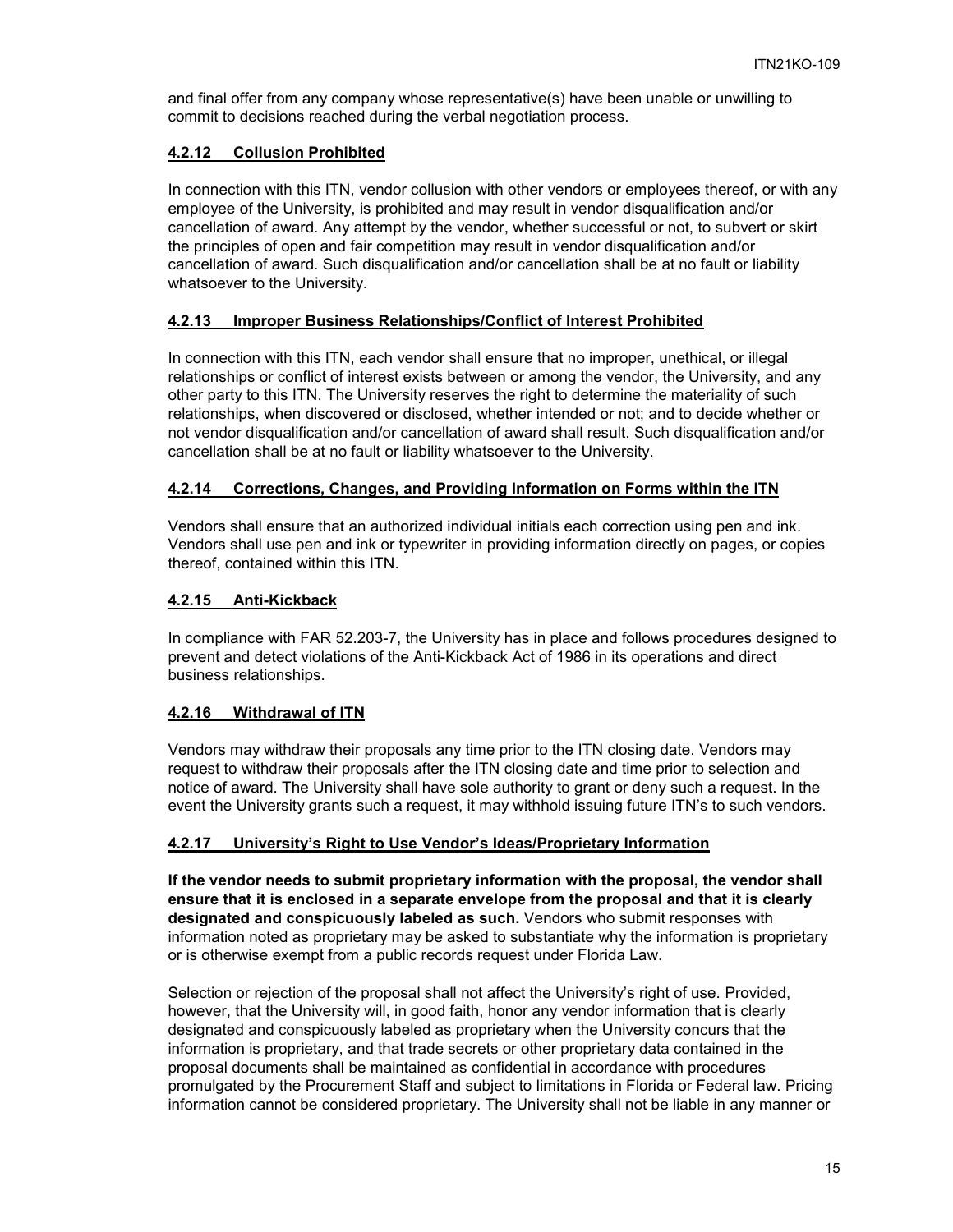in any amount for disclosing proprietary information if such information is not clearly so designated and conspicuously so labeled. The University shall likewise not be liable if it did not know or could not have reasonably known that such information was proprietary.

Should a request be made of the University for access to the information designated confidential or trade secret by the bidder and, on the basis of that designation, the University denies the request, the bidder may be responsible for all legal costs necessary to defend such action if the denial is challenged in a court of law.

#### <span id="page-15-0"></span>**5.0 DEFINITIONS**

#### <span id="page-15-1"></span>**5.1 Agreement/Contract**

All types of agreements entered into by the University of Florida, regardless of what they may be called, for the procurement of materials, services or construction, or the disposal of materials. Meaning is interchangeable.

## <span id="page-15-2"></span>**5.2 Customer**

Unless otherwise implied by the context of the specific provision within this ITN, "Customer" means a customer of the vendor, other than the University.

#### <span id="page-15-3"></span>**5.3 May, Should**

Indicates something that is not mandatory, but permissible, recommended, or desirable.

#### <span id="page-15-4"></span>**5.4 Must, Shall, Will**

Indicates a mandatory requirement. Failure to meet these mandatory requirements may result in rejection of your proposal as non-responsive.

#### <span id="page-15-5"></span>**5.5 Proposal**

The entirety of the vendor's responses to each point of this ITN, including any and all supplemental offers or information not explicitly requested within this ITN.

#### <span id="page-15-6"></span>**5.6 Proprietary Information**

Information held by the owner that if released to the public or anyone outside the owner's organization, would be detrimental to its interests. It is an issue of fact rather than opinion. Pricing and/or revenues cannot be considered proprietary.

#### <span id="page-15-7"></span>**5.7 Provider**

Any entity responding to this ITN, or, if selected, the vendor entering into a contract with University.

#### <span id="page-15-8"></span>**5.8 Invitation to Negotiate (ITN)**

A competitive negotiation process. It is not to be confused with an Invitation to Bid (ITB), in which goods or services are precisely specified and price is substantially the only competitive factor. This ITN provides the University the flexibility to negotiate to arrive at a mutually agreeable relationship. Price will be considered but will not be the only factor of evaluation.

#### <span id="page-15-9"></span>**5.9 Respondent**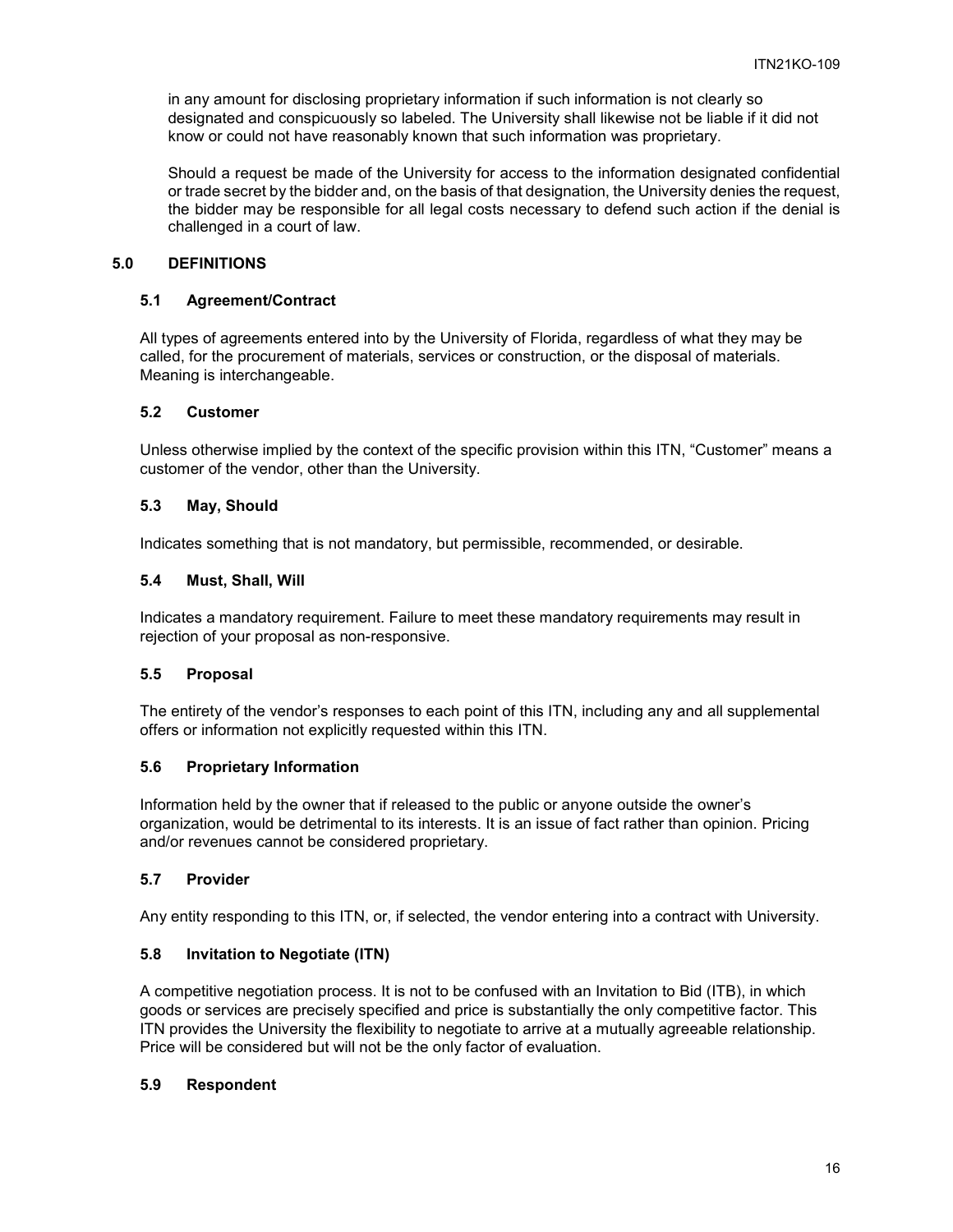Any entity responding to this ITN, or, if selected, the vendor entering into a contract with University.

## <span id="page-16-0"></span>**5.10 Response**

Same as Proposal

#### <span id="page-16-1"></span>**5.11 Successful Vendor**

Any entity responding to this ITN, or, if selected, the vendor entering into a contract with University.

#### <span id="page-16-2"></span>**5.12 Supplement Agreement**

Any supplement terms and conditions agreed to by the parties in writing taking precedence over all other documents governing the transaction.

#### <span id="page-16-3"></span>**5.13 Supplier**

Any entity responding to this ITN, or, if selected, the vendor entering into a contract with University.

#### <span id="page-16-4"></span>**5.14 University of Florida, UF or University**

Same as The University of Florida Board of Trustees, a public body corporate of the State of Florida; throughout the document the term UF, University and University of Florida is used interchangeably.

#### <span id="page-16-5"></span>**5.15 Vendor**

Any entity responding to this ITN, or, if selected, the vendor entering into a contract with University.

#### <span id="page-16-6"></span>**5.16 Vendor's Proposal**

Same as Proposal

# <span id="page-16-7"></span>**5.17 Vendor's Response**

Same as Proposal

# <span id="page-16-8"></span>**6.0 AGREEMENT TERMS AND CONDITIONS**

The following are the Terms and Conditions that will become part of any Agreement consummated between the University and the Successful Vendor. UF prefers not to negotiate or alter these Terms and Conditions. Therefore, the Successful Vendor will be expected to execute an Agreement containing the provisions set forth in this section, or substantially similar provisions as University deems prudent or necessary. This list of provisions is not exhaustive or indicative of every provision that will be contained in the Agreement, but rather identifies particular terms and conditions of which the vendor should be aware. In the event of a conflict between any provisions contained in any of the documents governing this transaction, the following shall be the order of precedence: Agreement; Invitation to Negotiate; Proposal.

# <span id="page-16-9"></span>**6.1 Actions of Successful Vendor**

The University is under no obligation whatsoever to be bound by the actions of any Successful Vendor with respect to third parties. The Successful Vendor is not a division or agent of the University.

# <span id="page-16-10"></span>**6.2 Advertising**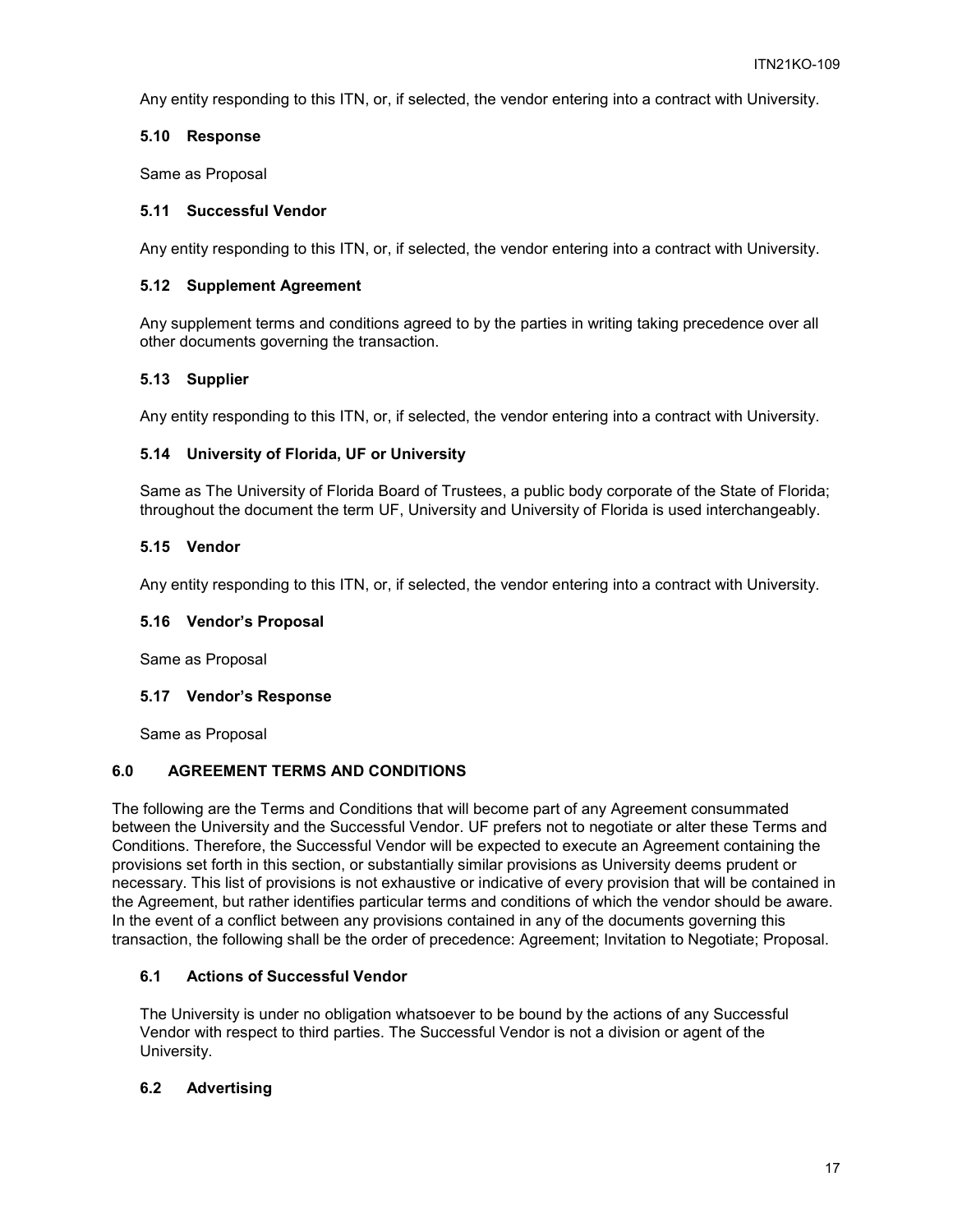The Successful Vendor shall not advertise or publish information concerning the Agreement without prior written consent of the University. The University shall not unreasonably withhold permission.

# <span id="page-17-0"></span>**6.3 Americans with Disabilities Act**

The Successful Vendor shall comply with all applicable provisions of the Americans with Disabilities Act and applicable federal regulations under the act.

# <span id="page-17-1"></span>**6.4 Certification**

By signature on the "Proposal Certification" form included under Section 7.0, the Vendor certifies that the submission on the proposal did not involve collusion or other anti-competitive practices. The Vendor has not given, offered to give, nor intends to give at any time hereafter any economic opportunity, future employment, gift, loan, gratuity, special discount, trip, favor, or service to a public servant in connection with the submitted proposal. In addition, Vendor certifies whether or not an employee of the University has, or whose relative has, a substantial interest in any Agreement subsequent to this ITN. Vendor also certifies their status with regard to debarment, or suspension by any federal entity.

Failure to provide a valid signature affirming the stipulations required by this clause shall result in the rejection of the submitted proposal and, if applicable, any resulting Agreement. Signing the certification with a false statement shall void the proposal and, if applicable, any resulting Agreement. Any resulting Agreement may be subject to legal remedies provided by law. Vendor agrees to promote and offer to the University only those services and/or materials as stated in and allowed for under resulting Agreement(s).

# <span id="page-17-2"></span>**6.5 Conflict of Interest**

The award hereunder is subject to the provisions of Chapter 112, F.S. Vendors must disclose with the proposal the name of any officer, director, or agent who is also an employee of the University of Florida. Further, all Vendors must disclose the name of any University employee who owns, directly or indirectly, an interest of five percent (5%) or more in the Vendor's firm or any of its branches.

# <span id="page-17-3"></span>**6.6 Discrimination**

An entity or affiliate who has been placed on the discriminatory list may not submit a bid on a contract to provide goods or services to a public entity, may not submit a bid on a contract with a public entity for the construction or repair of a public building or public work, may not submit proposals on leases of real property to a public entity, may not award or perform work as a Vendor, supplier, subcontractor or consultant under contract with any public entity, and may not transact business with any public entity.

# <span id="page-17-4"></span>**6.7 Drug Free Workplace**

The Successful Vendor agrees that in the performance of the Agreement, neither the Successful Vendor nor any employee of the Successful Vendor shall engage in the unlawful manufacture, distribution, dispensing, possession, or use of a controlled substance in conducting any activity covered by the Agreement. The University reserves the right to request a copy of the Successful Vendor's Drug Free Workplace Policy. The Successful Vendor further agrees to insert a provision similar to this statement in all subcontracts for services required.

# <span id="page-17-5"></span>**6.8 Equal Opportunity Statement**

The State Universities have established equal opportunity practices which conform to both the spirit and the letter of all laws against discrimination and prohibit discrimination based on race, creed, color,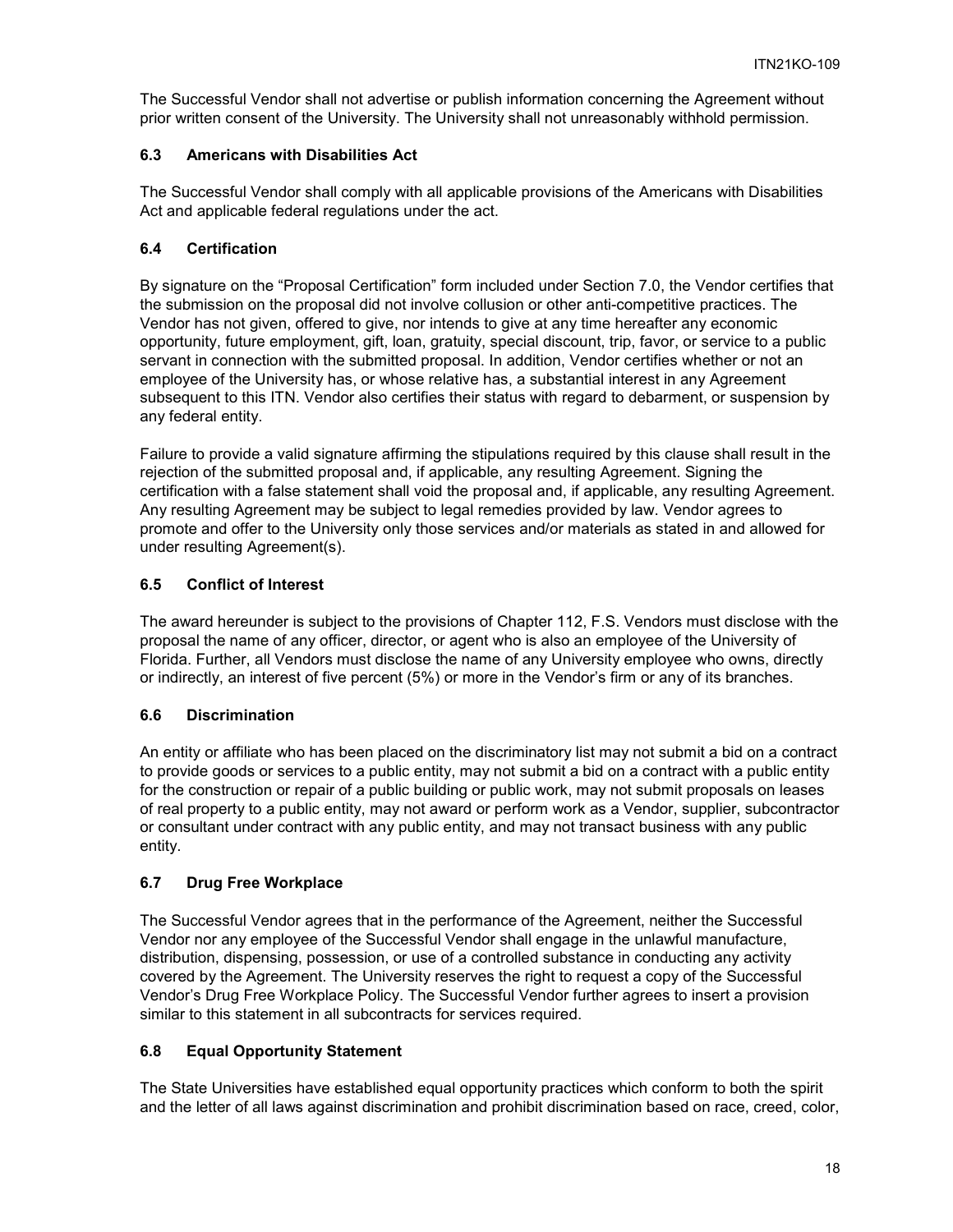sex, age, national origin, marital status or religion. To be considered for inclusion as a supplier under this agreement, the vendor commits to the following:

A. The provisions of Executive Order 11246, September 24, 1966, and the rules, regulations, and relevant orders of the Secretary of Labor are applicable to each order placed against this agreement regardless of value.

B. If the vendor expects to receive \$10,000 in orders during the first 12 months of this agreement, a complete certificate of non-segregated facilities shall be attached to the proposal response.

C. If the vendor expects to receive \$50,000 in orders during the first 12 months of this agreement and employs more than 50 people, standard form 100 (EEOO-1) must be filed prior to March 1 of each year.

D. If the vendor expects to receive \$50,000 in orders during the first 12 months and employs more than 50 people, a written program for affirmative action compliance must be maintained by the vendor, subject to review upon request by the user agencies of this agreement.

If you have already complied with the above, please indicate .

# <span id="page-18-0"></span>**6.9 Federal, State, and Local Laws and Regulations**

Successful Vendor is solely responsible for complying with all laws, ordinances, and regulations including but not limited to, those relating to taxes, licenses and permits, as they may apply to any matter under this ITN. The Successful Vendor must demonstrate that they are duly licensed by applicable regulatory bodies during the performance of the Agreement. Prior to the commencement of Agreement, the Successful Vendor shall be prepared to provide evidence of such licensing as may be requested by the University. Successful Vendor shall, at no expense to the University, procure and keep in force during the entire period of the Agreement all such permits and licenses.

# <span id="page-18-1"></span>**6.10 Inspection, Audit and Reporting**

All books, accounts, reports, files and other records relating to the Agreement shall be subject at all reasonable times to inspection and audit by the University of Florida.

Reporting Requirements: The successful vendor(s) agrees to furnish to the University a Monthly Disposal Summary Report.

All reporting will be in Electronic Format and provided monthly to UF RSWM.

Vendor and University will work together to create reports as University deems necessary and compatible with vendor systems.

#### <span id="page-18-2"></span>**6.11 Liens**

Each Successful Vendor shall keep the University free and clear from all liens asserted by any person or entity for any reason arising out of the furnishing of services or materials by or to the Successful Vendor.

#### <span id="page-18-3"></span>**6.12 Modifications**

The Agreement can be modified or rescinded only by a writing signed by both parties or their duly authorized agents.

#### <span id="page-18-4"></span>**6.13 Non-Discrimination**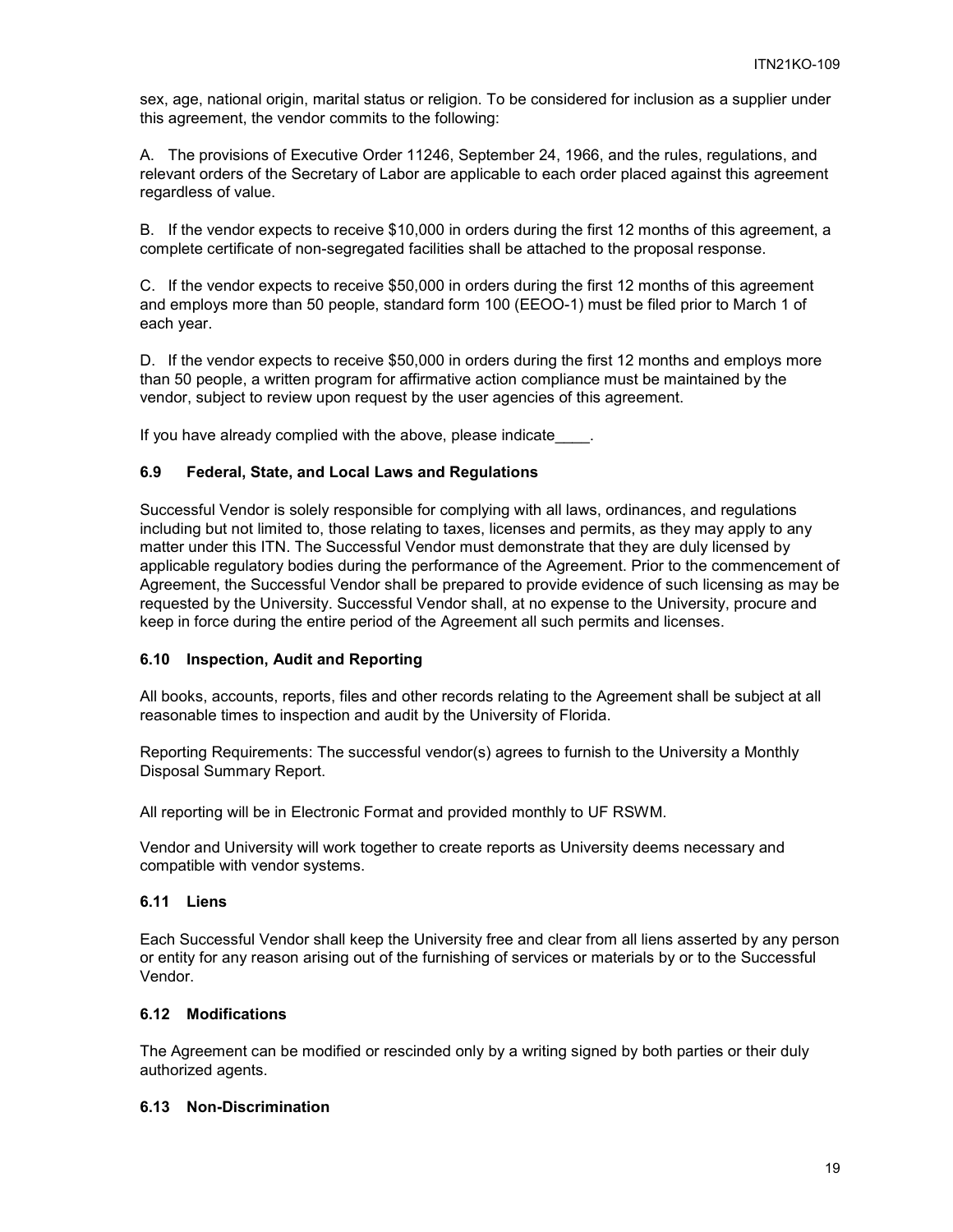The parties agree to be bound by applicable state and federal rules governing Equal Employment Opportunity and Non-Discrimination.

# <span id="page-19-0"></span>**6.14 Ownership of Documents**

All drawings, maps, sketches, documents, records, programs, data base, reports and other data developed or purchased, under this Agreement for or at the University's expense shall be and remain the University's property, without restriction, reservation or qualifications. The Successful Vendor may retain copies necessary for recordkeeping documentation and all such other business purposes related to the Agreement. All materials and products produced shall be provided to the University upon expiration of this Agreement.

#### <span id="page-19-1"></span>**6.15 Sales and Use Tax**

The Successful Vendor agrees to comply with and to require all of his subcontractors to comply with all the provisions of applicable law. The Successful Vendor further agrees to indemnify and hold harmless the University from any and all claims and demands made against it by virtue of the failure of the Successful Vendor or any subcontractors to comply with the provisions of any and all said laws. The University is exempt from state sales and use tax.

#### <span id="page-19-2"></span>**6.16 Sexual Harassment**

Federal law and the policies of the University prohibit sexual harassment of University employees or students. Sexual harassment includes any unwelcome sexual advance toward a University employee or student, any request for a sexual favor from a University employee or student, or any other verbal or physical conduct of a sexual nature that is so pervasive as to create a hostile or offensive working environment for University employees, or a hostile or an offensive academic environment for University students. University vendors, subcontractors and suppliers for this project are required to exercise control over their employees so as to prohibit acts of sexual harassment of University employees and students. The employer of any person who the University, in its reasonable judgment, determines has committed an act of sexual harassment agrees as a term and condition of the Agreement to cause such person to be removed from the project site and from University premises and to take such other action as may be reasonably necessary to cause the sexual harassment to cease.

#### <span id="page-19-3"></span>**6.17 Small Business Program**

University is an equal opportunity institution and, as such, encourages the use of small businesses, including women and minority-owned small businesses in the provision of goods and services. Small businesses should have a fair and equal opportunity to compete for dollars spent by the University. Competition ensures that prices are competitive, and a broad vendor base is available. **Vendors are encouraged to get certified by the State of Florida** if they are minority-owned, woman-owned or veteran-owned:

[http://www.dms.myflorida.com/agency\\_administration/office\\_of\\_supplier\\_diversity\\_osd/get\\_certified](http://www.dms.myflorida.com/agency_administration/office_of_supplier_diversity_osd/get_certified)

Vendor shall use good faith efforts to ensure opportunities are available to small businesses, including women and minority-owned businesses. For questions about the University's Small Business Program contact Director of Small Business and Vendor Diversity, 352-392-0380, <https://sbvdr.admin.ufl.edu/>

#### <span id="page-19-4"></span>**6.18 Tobacco Free Campus Policy**

The University of Florida campus is a tobacco-free campus. This policy was effective as of July 1, 2010. The use of cigarettes or other tobacco products in UF buildings, parking lots, or in vehicles in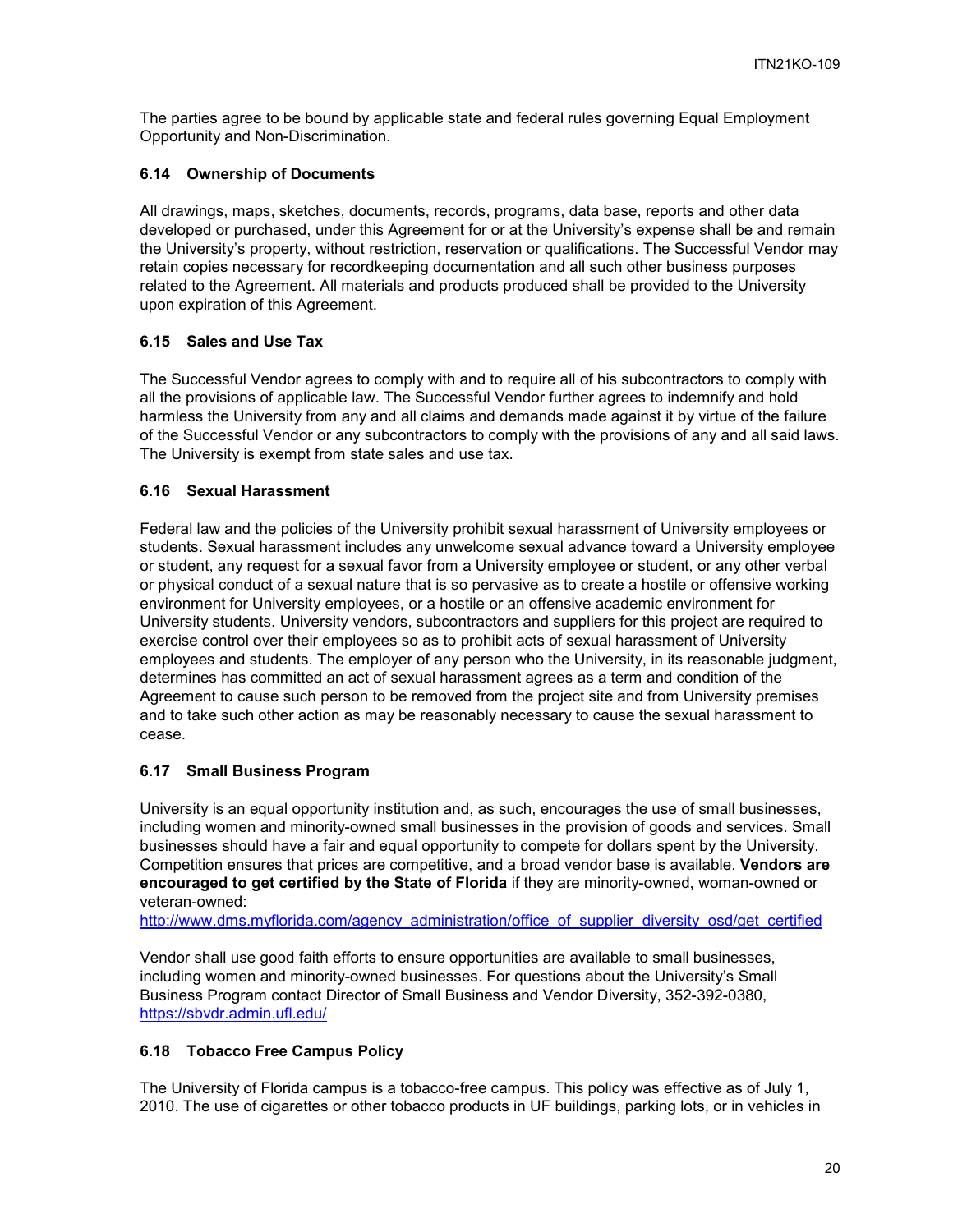these areas is prohibited. The successful vendor is expected to respect this smoke free policy and fully comply with it.

## <span id="page-20-0"></span>**6.19 Sustainability Preferences**

The University's Procurement directives support the purchase of products that will minimize any negative environmental impacts of our work. In order to facilitate a healthy market in sustainable products, all parties involved in the procurement and utilization of materials must engage in both waste recycling and the initial purchase of products containing recycled content. It is in the interest of public health, safety and welfare and the conservation of energy and natural resources to use and promote environmentally responsible products, as well as energy efficient fixtures, appliances and mechanical equipment used in new construction and retrofit of University facilities.

#### <span id="page-20-1"></span>**6.20 Assignment-Delegation**

No right or interest in the Agreement shall be assigned or delegation of any obligation made by Successful Vendor without written permission of the University. Any attempted assignment or delegation by Successful Vendor shall be wholly void and totally ineffective for all purposes unless made in conformity with this paragraph.

# <span id="page-20-2"></span>**6.21 Assignment of Anti-Trust Overcharge Claims**

The parties recognize that in actual economic practice overcharges resulting from anti-trust violations are in fact borne by the ultimate purchaser; therefore, Successful Vendor hereby assigns to the University any and all claims for such overcharges.

# <span id="page-20-3"></span>**6.22 Date for Reckoning Prompt-Payment Discount**

For purposes of determining whether a prompt-payment discount, if applicable, may be taken by the University, the starting date of such reckoning period shall be the later of the date of a properly executed invoice or the date of completion of service and/or delivery of product.

# <span id="page-20-4"></span>**6.23 Force Majeure**

In the event compliance with any obligation under this Agreement is impractical or impossible due to any Event of Force Majeure, then the time for performance of such obligation shall be extended for a period equivalent to the duration of the Event of Force Majeure. The provisions of this section shall not operate to excuse either party's inability to perform its obligations hereunder because of inadequate finances. "Event of Force Majeure:" means any strike, lockout, labor dispute, embargo, flood, earthquake, storm, dust storm, lightning, fire, epidemic, act of God, war, national emergency, civil disturbance or disobedience, riot, sabotage, terrorism, restraint by governmental order or any other occurrence beyond the reasonable control of the party in question.

#### <span id="page-20-5"></span>**6.24 Indemnification/Hold Harmless; Liability**

The Successful Vendor shall indemnify, defend, and hold harmless the University of Florida Board of Trustees, the University of Florida, the State of Florida and the Florida Board of Governors, and their respective officers, agents, and employees, against and from any and all claims, demands, suits, actions, proceedings, loss, cost, and damages of every kind and description, including attorneys' fees and/or litigation expenses, which may be brought or made against or incurred on account of loss of or damage to any property or for injuries to or death of any person, caused by, arising out of, or contributed to, in whole or in part, by reasons of any act, omission, professional error, fault, mistake, or negligence of Successful Vendor, its employees, agents, representatives, or subcontractors, their employees, agents, or representatives in connection with or incident to the performance of the Agreement. Successful Vendor's obligation under this provision shall not extend to any liability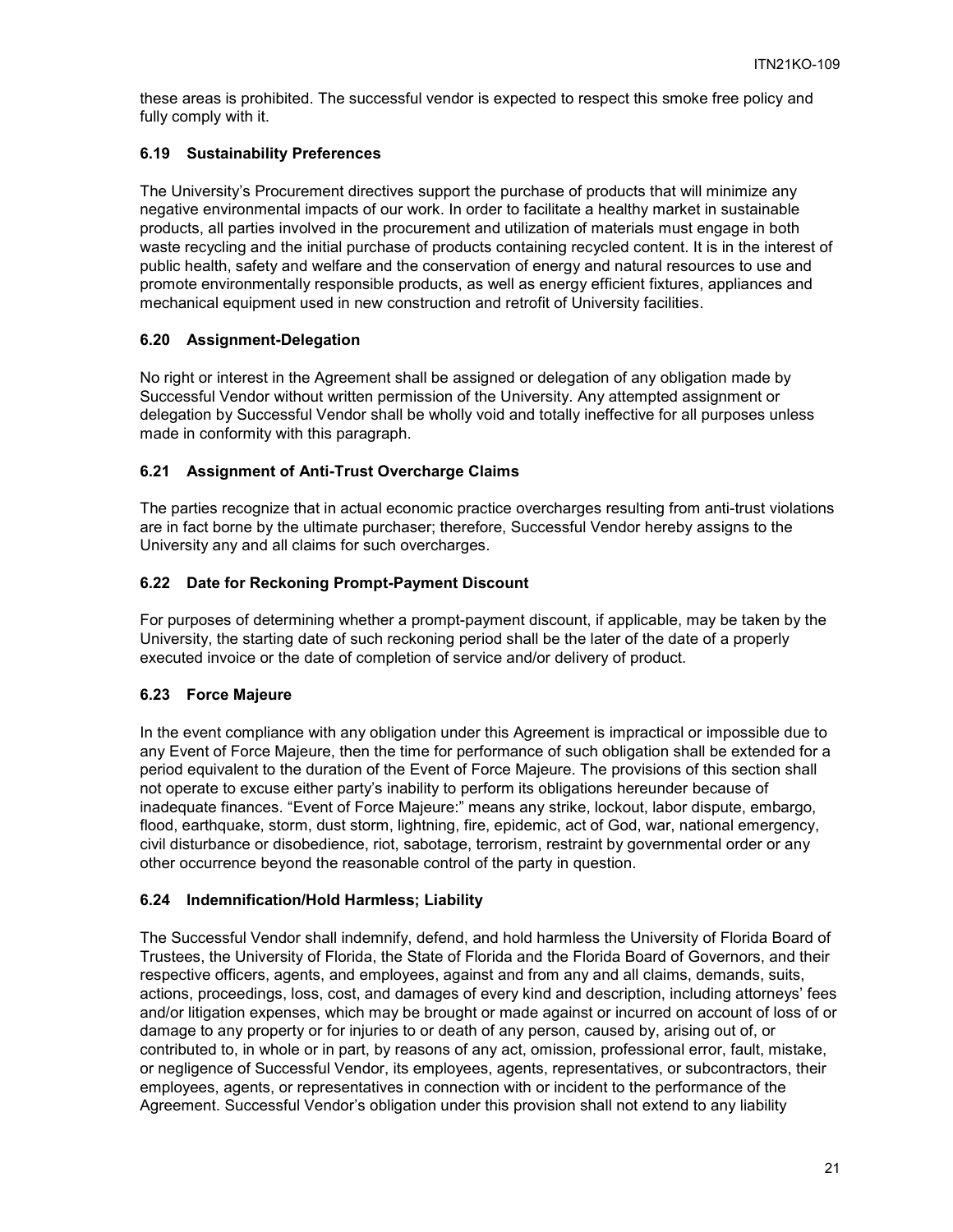caused by the sole negligence of the University Of Florida Board Of Trustees, University, or its officers, agents, and employees. Such indemnification shall specifically include infringement claims made against any and all intellectual property supplied by Successful Vendor and third party infringement under the Agreement.

The University, as a public entity, is protected by sovereign immunity from tort liability, subject to a limited statutory waiver. The University will not agree to (i) indemnify or hold harmless any vendor; (ii) be liable for vendor's attorneys' fees under any circumstances; or (iii) binding arbitration. The Agreement shall not be construed or interpreted as (i) denying to either party any remedy or defense available to such party under the laws of the State of Florida; (ii) the consent of University or the State of Florida or their agents and agencies to be sued; or (iii) a waiver of either University's or the State of Florida's sovereign immunity beyond the limited waiver provided in section 768.28, Florida Statutes.

# <span id="page-21-0"></span>**6.25 Insurance Requirements**

The Successful Vendor shall purchase from and maintain with a company or companies, lawfully authorized to do business in Florida and acceptable to the University, such insurance as will protect the Successful Vendor from claims arising out of or resulting from the Successful Vendor's operations under the Agreement and for which the Successful Vendor may be legally liable, whether such operations be by the Successful Vendor or by their subcontractors or by anyone directly or indirectly employed by any of them, or by anyone for whose acts any of them may be liable. All insurance policies shall be issued and countersigned by representatives of such companies duly authorized for the State of Florida and shall be written on ISO standard forms or their equivalents. The Successful Vendor shall file with the University Certificates of Insurance prior to the commencement of this Agreement and shall file Certificates of Insurance evidencing the renewal of such policies at least thirty (30) days prior to the date that each applicable insurance policy is scheduled to expire. *Please note that the University of Florida must be named "additional insured" on automobile and general liability policies.*

General Liability Insurance – The Successful Vendor shall provide the ISO Commercial General Liability policy for general liability coverage's for limits of not less than of \$1,000,000 per occurrence. Coverage shall be maintained without interruption from date of commencement of work until date of final payment.

Worker's Compensation - The Successful Vendor shall secure and maintain for the life of this Agreement, valid Worker's Compensation Insurance as required by Chapter 440, Florida Statutes (if applicable.)

Automobile Liability - The Successful Vendor shall secure and maintain, during the life of this Agreement, Automobile Liability insurance on all vehicles against bodily injury and property damage in at least the amount of \$100,000.00 per person, \$500,000.00 per occurrence.

#### <span id="page-21-1"></span>**6.26 Protection of Property**

The Successful Vendor shall at all times guard against damage or loss to the property of the University or of others or vendors and shall be held responsible for replacing or repairing any such loss or damage. The University may withhold payment or make such deductions as deemed necessary to insure reimbursement or replacement for loss or damage to property through negligence of the Successful Vendor or their agents. The Successful Vendor shall provide all barricades and take all necessary precautions to protect buildings and personnel.

#### Intellectual Property

A. All works that are created pursuant to this contract ("Works") are works made for hire, and all rights and privileges attendant to the Works belong exclusively to the University. If a court of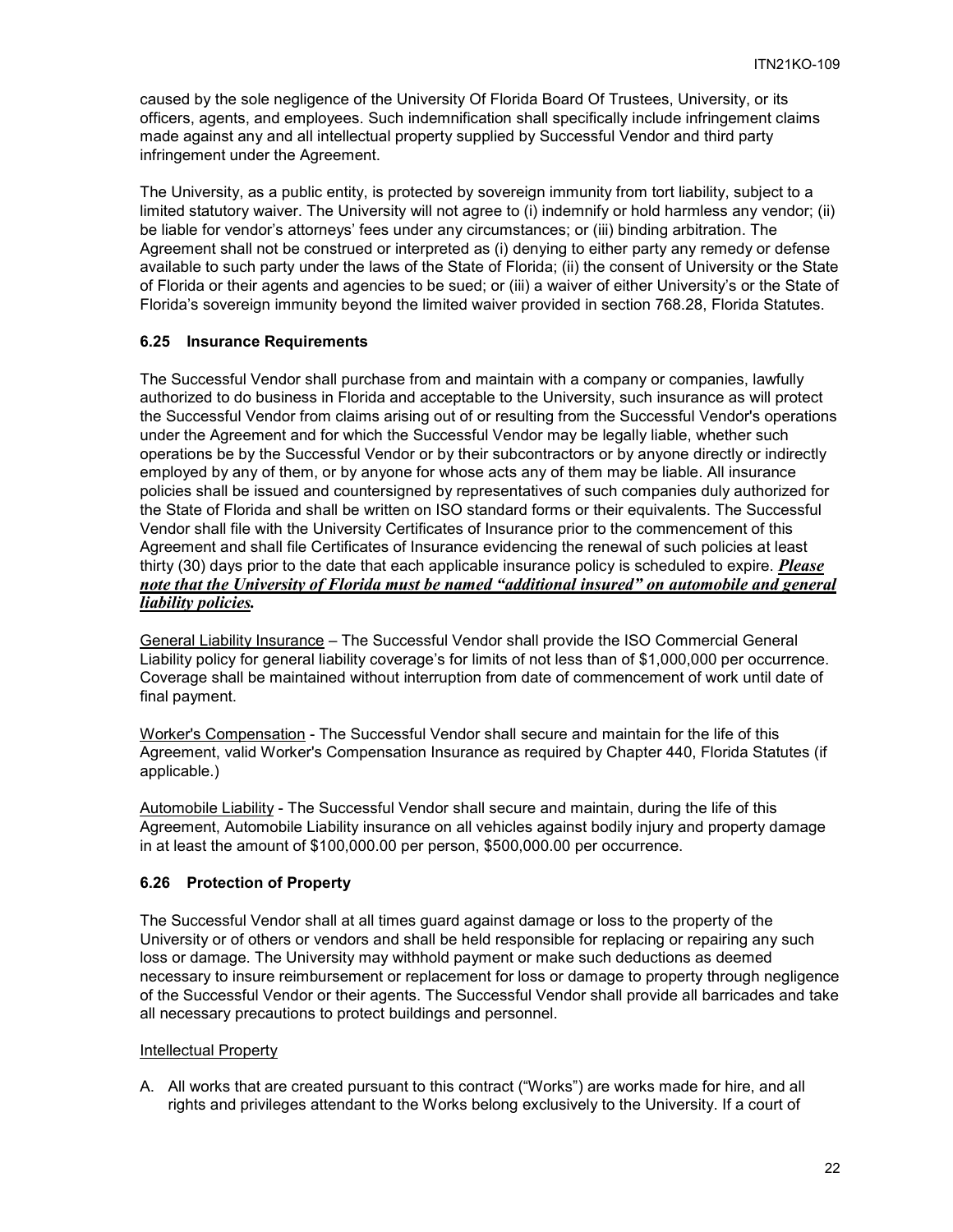competent jurisdiction determines that any Work does not constitute a work made for hire, the Contractor hereby assigns to the University for no additional consideration all rights and privileges the Contractor has in the works, including all intellectual property rights, specifically those under copyright law.

- B. Paragraph A does not apply to Works that are not created through performance under this Contract ("Pre-existing works"). With respect to Pre-existing works used by the Contractor in performance of this Contract, the Contractor shall obtain for the University at no additional charge a license to use Pre-existing works for the uses intended under this Contract, including the right to make derivative works. Paragraph A does apply, however, to any Works that are derivative of Pre-existing works.
- C. The Contractor warrants that it has full power and authority to transfer the rights granted by this Contract to the University and that use of the works by the University does not constitute an infringement or other violation of any copyright, trade secret, trademark, patent, non-disclosure, or other rights of any third party.
- D. Title and all rights and privileges to all graphics and material provided to the Contractor by the University in connection with this Contract remain the exclusive property of the University of Florida. The Contractor does not receive any title, rights, or privileges in those graphics or materials. The University grants to the Contractor a limited license in those graphics or materials only for the purpose of carrying out the Contractor's obligations under this Contract.

#### <span id="page-22-0"></span>**6.27 Labor Disputes**

Successful Vendor shall give prompt notice to the University of any actual or potential labor dispute which delays or may delay performance of the Agreement.

#### <span id="page-22-1"></span>**6.28 Laws and Regulations**

Successful Vendors are solely responsible for keeping themselves fully informed of and faithfully observing all laws, ordinances, and regulations and shall protect and indemnify the University, its officers and agents against any claims of liability arising from or based on any violation thereof.

#### <span id="page-22-2"></span>**6.29 No Replacement of Defective Tender**

Every tender of goods must fully comply with all provisions of the Agreement as to time of delivery, quantity, and the like. If a tender is made which does not fully conform, this shall constitute a breach and Successful Vendor shall not have the right to substitute a conforming tender.

#### <span id="page-22-3"></span>**6.30 No Waiver of Right by the University**

No waiver by University of any breach of the provisions of the Agreement by the Successful Vendor shall in any way be construed to be a waiver of any future breach or bar the University's right to insist on strict performance of the provisions of the Agreement.

#### <span id="page-22-4"></span>**6.31 Notice to Vendors of Asbestos-Containing Materials in University Buildings**

Asbestos containing materials (ACM) can be found in almost any building in the United States more than 10 years old. The University of Florida is no exception. The types of asbestos most commonly found are pipe and boiler insulation, fireproofing, hard panels known as "Transite", floor tile, and spray or trowel-applied ceiling finishes. ACM is generally not hazardous if left undisturbed.

The University has implemented an Asbestos Program to assure safe management and removal of ACM. Vendors, consultants, and other's providing service to the University may encounter ACM and must, therefore, comply with the following instructions: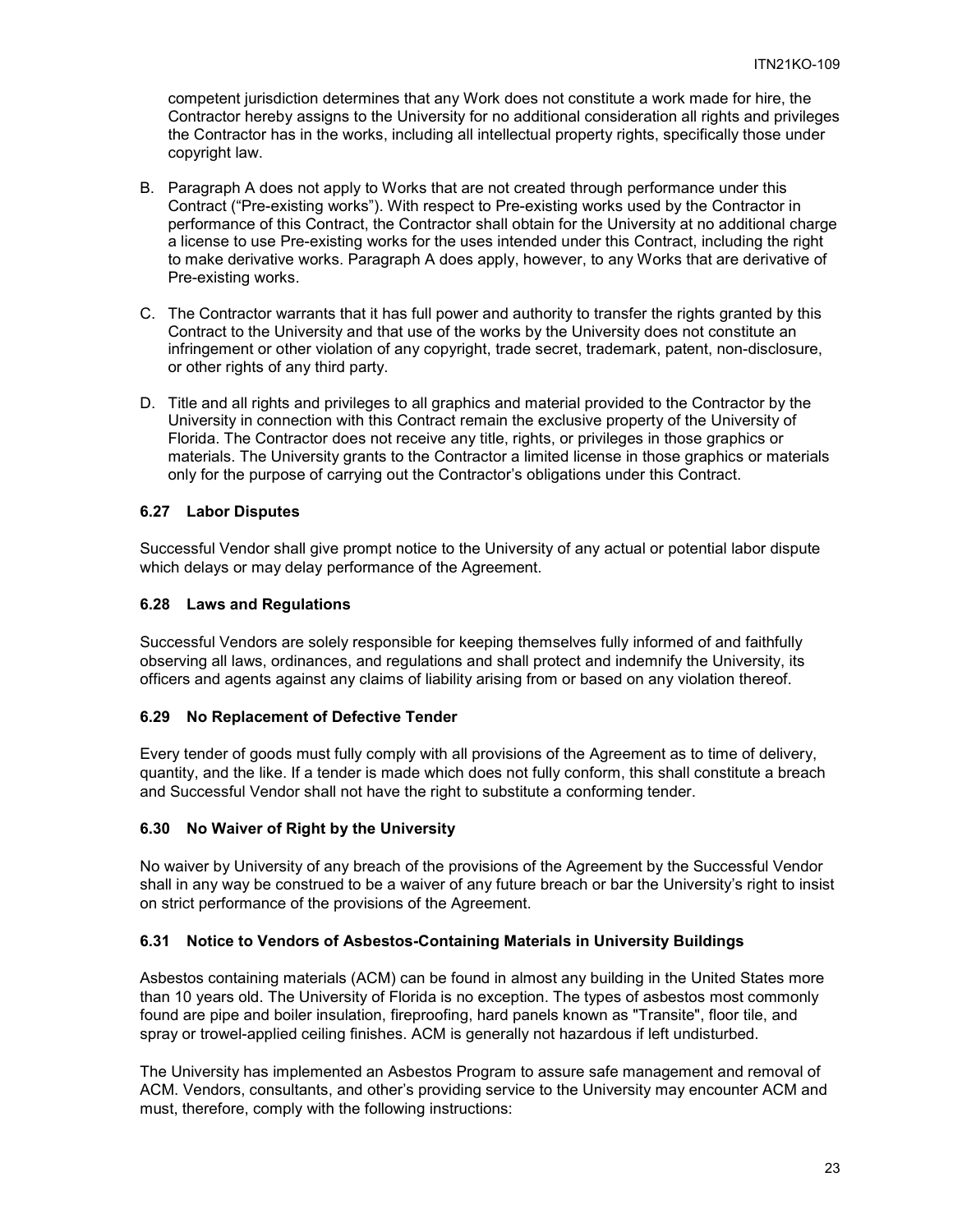A. Avoid disturbing suspected ACM. Exercise caution and watch for possible ACM.

B. If it is necessary to disturb ACM, first notify the appropriate Division Asbestos Representative listed in this notice, or the University of Florida Asbestos Coordinator, before proceeding with your work. You shall take whatever precautions are necessary to protect humans' health and the environment, and comply with all applicable Federal, State, and Local laws pertaining to asbestos.

C. If you require additional information on possible locations of ACM in a particular building, contact the Asbestos Representative from the Division for which you are working.

| Division                                                                                    | Asbestos Representative                                                                                                                                      | Telephone                                                                                |
|---------------------------------------------------------------------------------------------|--------------------------------------------------------------------------------------------------------------------------------------------------------------|------------------------------------------------------------------------------------------|
| <b>Facilities Services</b><br><b>Health Center</b><br>Housing<br>Reitz Union<br><b>IFAS</b> | Assoc. Dir. Facilities Services<br>Asst. Dir. Health Ctr Facilities Services<br>Housing Maintenance Superintendent<br>Maintenance Superintendent<br>Engineer | (352) 392-7793<br>(352) 392-4417<br>(352) 392-2161<br>(352) 392-1614<br>$(352)$ 392-6488 |
|                                                                                             |                                                                                                                                                              |                                                                                          |

#### <span id="page-23-0"></span>**6.32 Parking and Identification Badges.**

The Successful Vendor shall obtain all parking permits and/or decals that may be required while performing project work on University premises. The Successful Vendor should review Contractor and Vendor Parking information from Transportation and Parking Services located at the following link:<https://parking.ufl.edu/decals/contractors-vendors/>

#### <span id="page-23-1"></span>**6.33 Payment Terms**

The University's obligation is payable only and solely from funds appropriated for the purpose of the Agreement. Unless otherwise stated herein, the payment terms for the Agreement are Net 30 days. VENDOR OMBUDSMAN: The University's vendor ombudsman whose duties include acting as an advocate for vendors may be experiencing problems in obtaining payment(s) from the University may be contacted at 352-392-1241.

# <span id="page-23-2"></span>**6.34 Price Adjustment**

Prices shall be firm for the initial five (5) year contract term. UF requests that there are no cost increases during the initial contract term. Thereafter, any extensions which may be approved by the University shall be subject to the following: 1) Prices for any extension terms shall be subject to adjustment only if increases or decreases occur in the industry; and 2) Such adjustment shall be based on the latest yearly percentage increase in the All Urban Consumers Price Index (CPI-U) as published by the Bureau of Labor Statistics, U.S. Department of Labor, and under no circumstances will exceed three percent (3%).

The yearly increase or decrease in the CPI shall be the latest index published and available for the calendar year ending 12/31, prior to the end of the contract year then in effect, as compared to the index for the comparable month, one-year prior.

Price change requests shall be in writing, submitted at least ninety (90) days prior to the end of the current Agreement period, and shall be supported by written evidence of increased costs to the Successful Vendor. The University will not approve unsupported price increases that will merely increase the gross profitability of the Successful Vendor at the expense of the University. Price change requests shall be a factor in the Agreement extension review process. The University shall, in its sole opinion, determine whether the requested price increase or an alternate option is in the best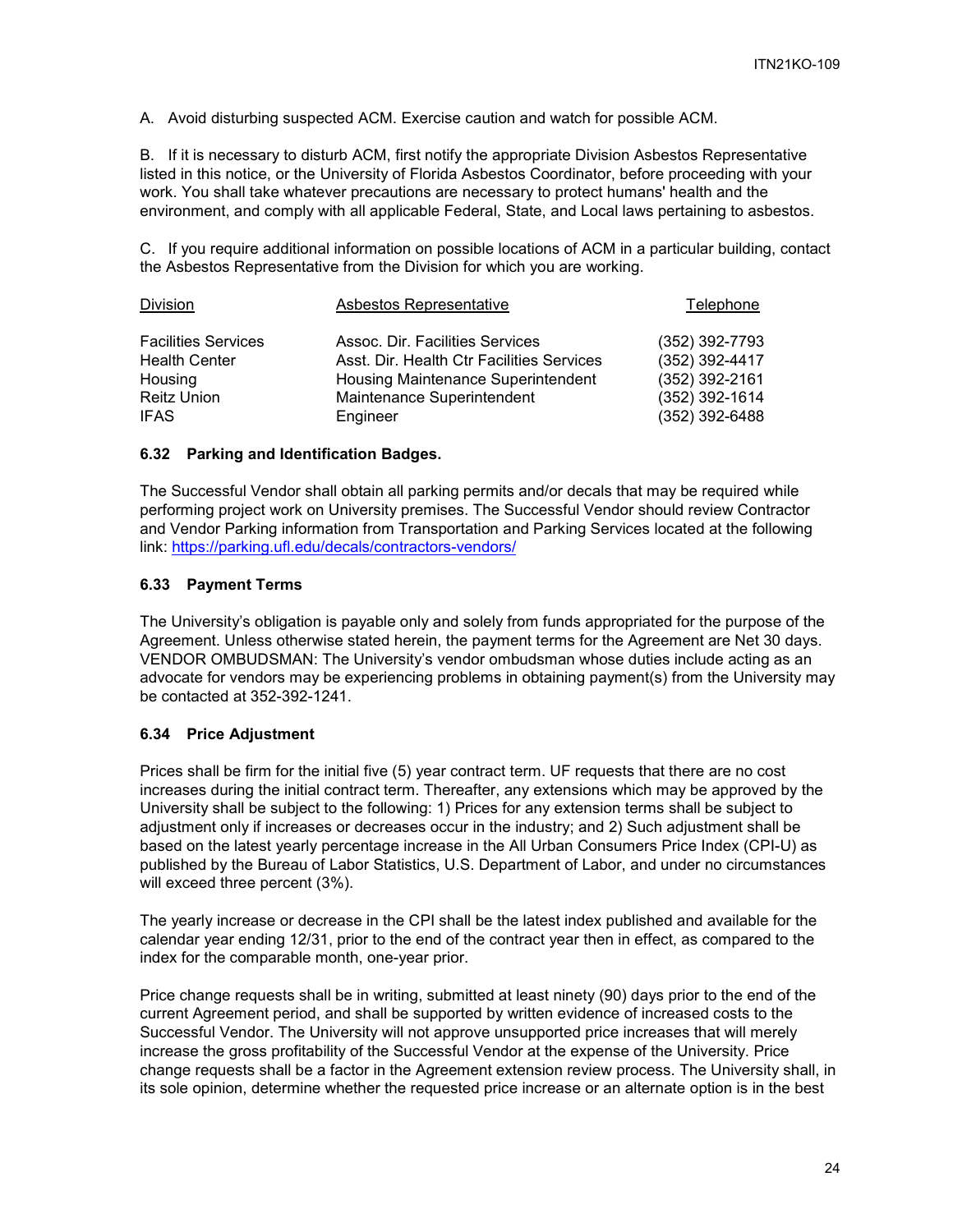interest of the University. Any approved cost adjustments shall become effective on the beginning date of the approved contract extension.

# <span id="page-24-0"></span>**6.35 Prior Course of Dealings**

No trade usage, prior course of dealings, or course of performance under other agreements shall be a part of any agreement resulting from this ITN; nor shall such trade usage, prior course of dealing, or course of performance be used in the interpretation or construction of such resulting agreement.

## <span id="page-24-1"></span>**6.36 Public Entity Crime**

A person or affiliate who has been placed on the convicted list by the Department of Management Services, State of Florida, may not submit a proposal on a contract to provide any goods or services, including construction, repairs, or leases and may not be awarded or perform work as a Vendor, supplier, subcontractor, or consultant for the University of Florida for a period of 36 months from the date of being placed on the convicted list, a "person" or "affiliate" includes any natural person or any entity, including predecessor or successor entities or any entity under the control of any natural person who is active in its management and who has been convicted of a public entity crime (Rule 6C1-3.020 FAC).

#### <span id="page-24-2"></span>**6.37 Public Records**

All proposal information submitted and opened becomes subject to the Public Records Law set forth in Chapter 119 F.S.

# **IF THE VENDOR HAS QUESTIONS REGARDING THE APPLICATION OF CHAPTER 119, FLORIDA STATUTES, TO THE VENDOR'S DUTY TO PROVIDE PUBLIC RECORDS RELATING TO THIS CONTRACT, CONTACT THE CUSTODIAN OF PUBLIC RECORDS AT Phone: (352) 846-3903**

# **Email: [PR-Request@ufl.edu](mailto:PR-Request@ufl.edu) Mail: PO Box 113156, Gainesville, FL 32611-3156**

Any resulting Agreement may be unilaterally canceled for refusal by the vendor to allow public access to all documents, papers, letters, or other materials made or received by the Successful Vendor in conjunction with the Agreement and subject to the provisions of Chapter 119. F.S.

# <span id="page-24-3"></span>**6.38 Referencing of Orders**

For each order issued against an agreement resulting hereunder, the University intends in good faith to reference this ITN for pricing, terms and conditions, delivery location, and other particulars. However, in the event the University fails to do so, the University's right to such terms and conditions, and particulars shall not be affected, and no liability of any kind or amount shall accrue to the University.

#### <span id="page-24-4"></span>**6.39 Remedies and Applicable Law**

The Agreement shall be governed by and construed in accordance with the laws of the State of Florida (without regard to principles of conflict of laws) and the rules and regulations of the Florida Board of Governors and the University. University and Successful Vendor shall have available all remedies afforded each by said law. The venue in any action or litigation commenced to enforce the Agreement shall lie in a court of competent jurisdiction located in Gainesville, Florida.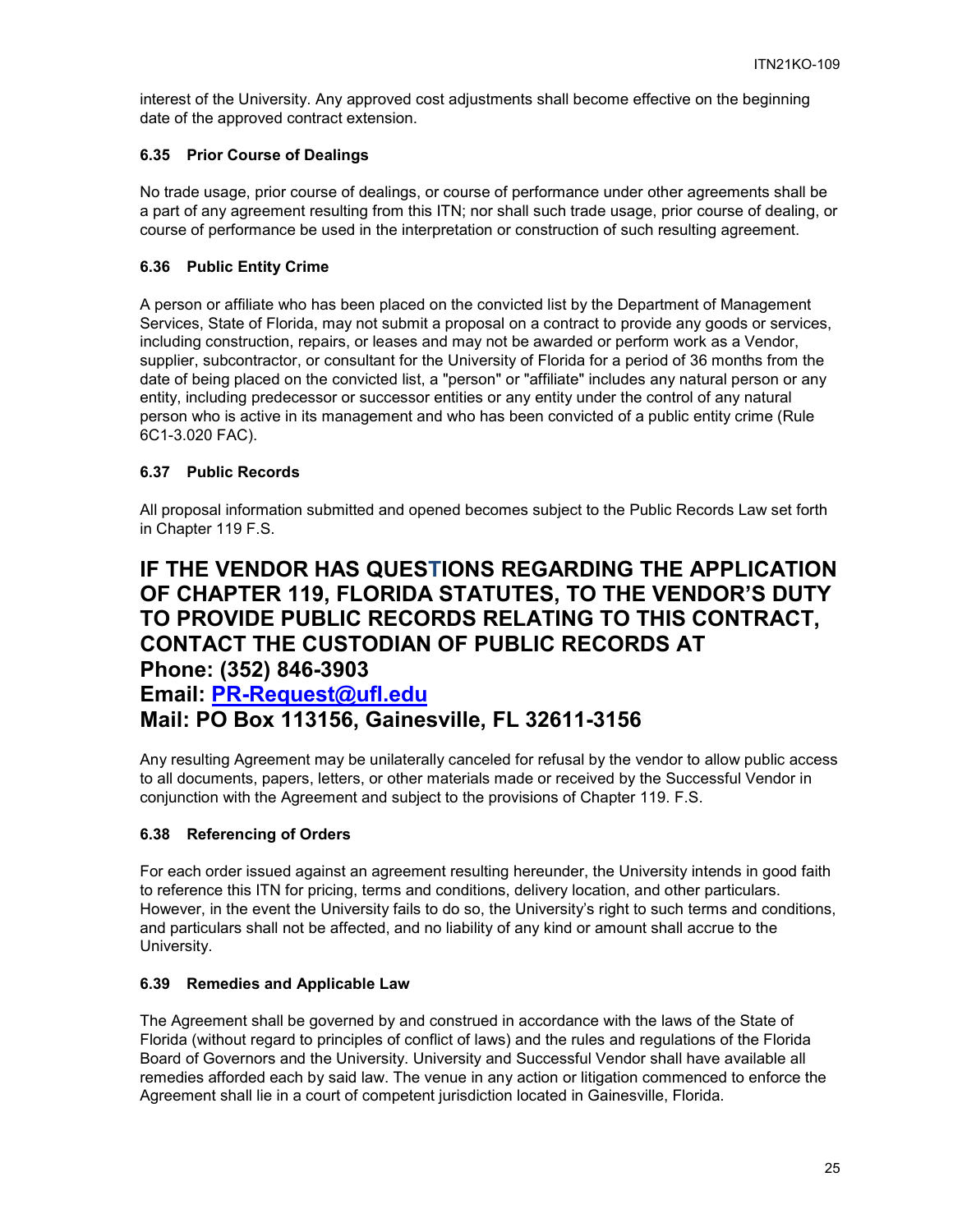# <span id="page-25-0"></span>**6.40 Right of Offset**

The University shall be entitled to offset against any sums due the Successful Vendor, any expenses or costs incurred by the University, or damages assessed by the University concerning the Successful Vendor's non-conforming performance or failure to perform the Agreement, or any other debt owing the University, including expenses, costs and damages described in the termination provisions contained herein.

# <span id="page-25-2"></span><span id="page-25-1"></span>**6.41 Termination**

# **6.41.1 Convenience**

The University reserves the right to terminate the Agreement in whole or part at any time when in the best interests of the University without penalty or cause. Upon receipt of the written notice, the Successful Vendor shall immediately stop all work as directed in the notice, notify all subcontractors of the effective date of the termination and minimize all further costs to the University. In the event of termination under this provision, all documents, data and reports prepared by the Successful Vendor under the Agreement shall become the property of and delivered to the University. The Successful Vendor shall be entitled to receive just and equitable compensation for work in progress, work completed and materials accepted before the effective date of termination. Such compensation shall be the Successful Vendor's sole remedy against the University in the event of termination under this provision.

# <span id="page-25-3"></span>**6.41.2 Default**

The University reserves the right to terminate the Agreement in whole or in part due to the failure of the Successful Vendor to comply with any term or condition of the Agreement, to acquire and maintain all required insurance policies, bonds, licenses and permits, or to make satisfactory progress in performing the Agreement. The University shall provide written notice of the termination and the reasons for it to the Successful Vendor. Upon termination under this provision, all goods, materials, documents, data and reports prepared by the Successful Vendor under the Agreement shall become the property of and be delivered to the University on demand. The University may, upon termination of the Agreement, procure, on terms and in the manner that it deems appropriate, materials, or services to replace those under the Agreement. The Successful Vendor shall be liable to the University for any excess costs incurred by the University in re-procuring the materials or services.

# <span id="page-25-4"></span>**6.41.3 Gratuities**

The University may, by written notice to the Successful Vendor, cancel the Agreement if it is discovered by the University that gratuities, in the form of entertainment, gifts or other, were offered or given by the Successful Vendor, or any agent or representative of the Successful Vendor, to any officer or employee of the University with a view toward securing favorable treatment with respect to the awarding or amending, or the making of any determinations with respect to the performing of such Agreement. In the event the Agreement is canceled by the University pursuant to this provision, University shall be entitled, in addition to any other rights and remedies, to recover or withhold the amount of the cost incurred by Successful Vendor in providing such gratuities.

# <span id="page-25-5"></span>**6.41.4 Insolvency**

The University shall have the right to terminate the Agreement at any time in the event Successful Vendor files a petition in bankruptcy; or is adjudicated bankrupt; or if a petition in bankruptcy is filed against Successful Vendor and not discharged within thirty (30) days; of if Successful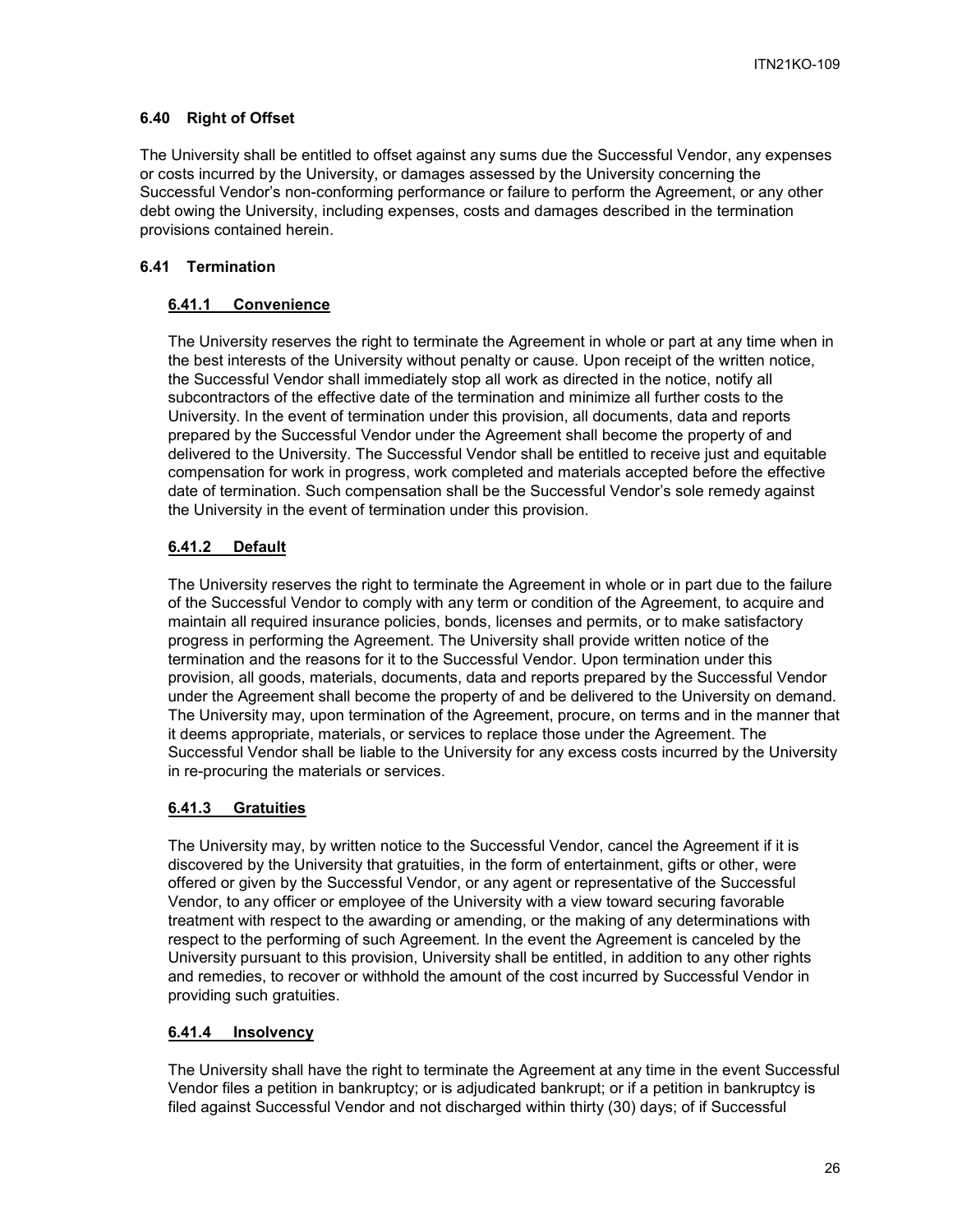Vendor becomes insolvent or makes an assignment for the benefit of its creditors or an arrangement pursuant to any bankruptcy law; of if a receiver is appointed for Successful Vendor or its business.

## <span id="page-26-0"></span>**6.41.5 Lack of Funds**

The State of Florida's and UF's performance and obligation to pay under this Agreement is contingent upon an annual appropriation by the Florida State Legislature. The Agreement may be canceled without further obligation on the part of the University of Florida in the event that sufficient appropriated funding is unavailable to assure full performance of the terms. The Successful Vendor shall be notified in writing of such non-appropriation as soon as reasonably possible. No penalty shall accrue to the University in the event this cancellation provision is exercised. This cancellation provision shall not be construed so as to permit the University to terminate the Agreement in order to acquire similar equipment, material, supplies or services from another party.

#### <span id="page-26-1"></span>**6.41.6 Stop Work Order**

The University may at any time, by written order to the Successful vendor, require the Successful Vendor to stop all or any part of the work called for by the Agreement for a period of ninety (90) days after the order is delivered to the Successful Vendor, and for any further period to which the parties may agree. The order shall be specifically identified as a Stop Work Order issued under this provision. Upon receipt of the order, the Successful Vendor shall immediately comply with its terms and take all reasonable steps to minimize the incidence of costs allocable to the work covered by the order during the period of work stoppage. If a Stop Work Order issued under this provision is canceled or the period of the order or any extension expires, the Successful Vendor shall resume work. The University shall make an equitable adjustment in the delivery schedule or Agreement price, or both, and the Agreement shall be amended in writing accordingly.

#### <span id="page-26-2"></span>**6.41.7 Suspension or Debarment**

The University may by written notice to the Successful Vendor immediately terminate the Agreement if the University determines that the Successful Vendor has been debarred, suspended or otherwise lawfully prohibited from participating in any public procurement activity, including but limited to, being disapproved as a subcontractor Vendor of any public procurement unit or other governmental body.

#### <span id="page-26-3"></span>**6.41.8 Continuation of Performance Through Termination**

The Successful Vendor shall continue to perform, in accordance with the requirements of Agreement, up to the date of termination, as directed in the termination notice.

#### <span id="page-26-4"></span>**6.42 Requirements for Federal Emergency Management Agency (FEMA) Public Assistance Program Procurement**

See attached Exhibit A for terms that will be applicable for projects/work that may be reimbursed through the FEMA Public Assistance Program. Successful Vendor will be notified in advance of any project/work that may fall under this requirement.

#### <span id="page-26-5"></span>**6.43 Payment and Invoice Information**

All invoices will need to contain either a **UF purchase order number** or the **8-digit department ID number** of the department with which you are doing business. Please include your Tax Identification number. All invoices for payment should be submitted to the University of Florida via: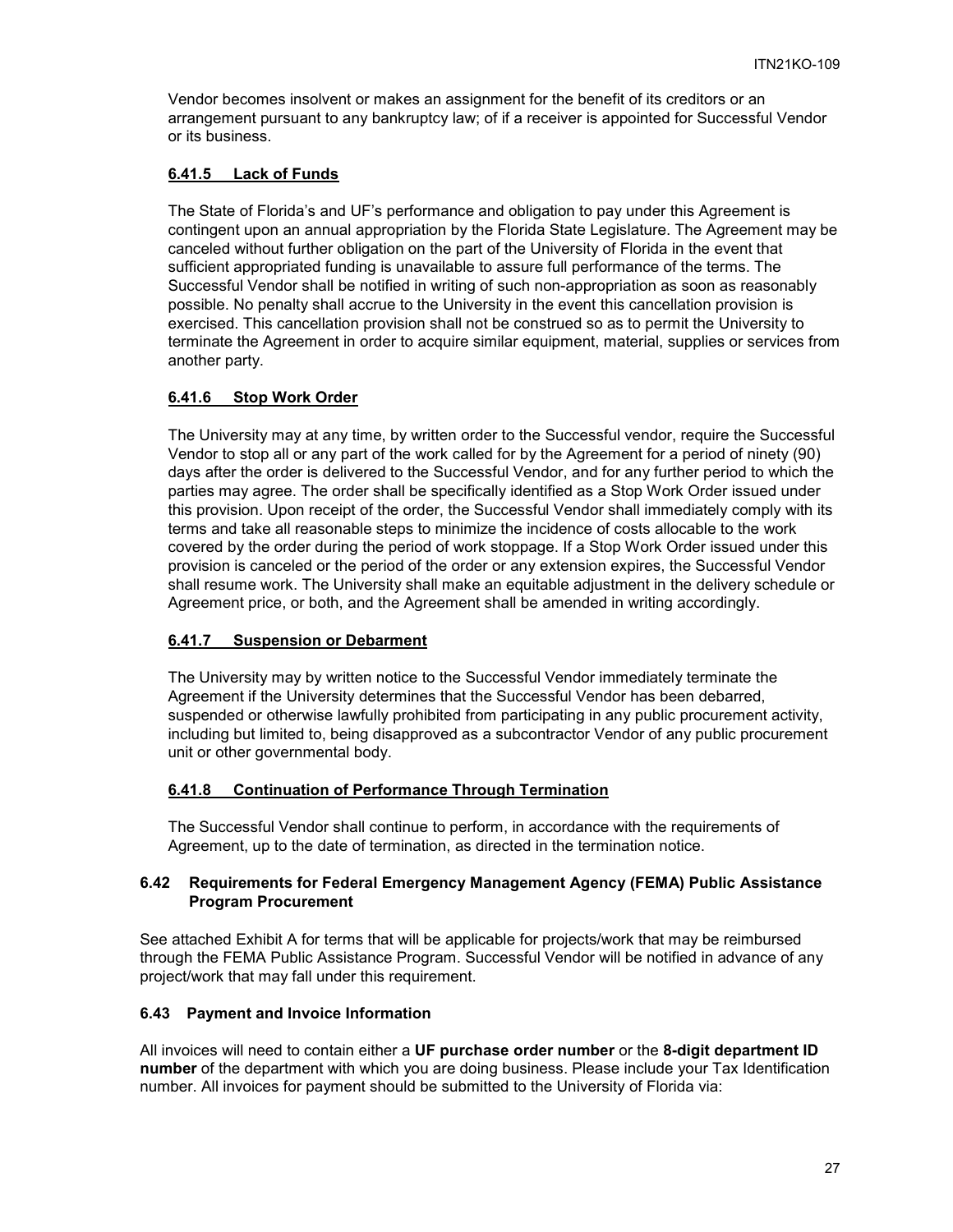Email: [UFL.invoices@edmgroup.com](mailto:UFL.invoices@edmgroup.com)

Or by Fax: 1-570-496-5411

Or by Mail: University of Florida Attn: Accounts Payable PO Box 3357 Scranton, PA 18505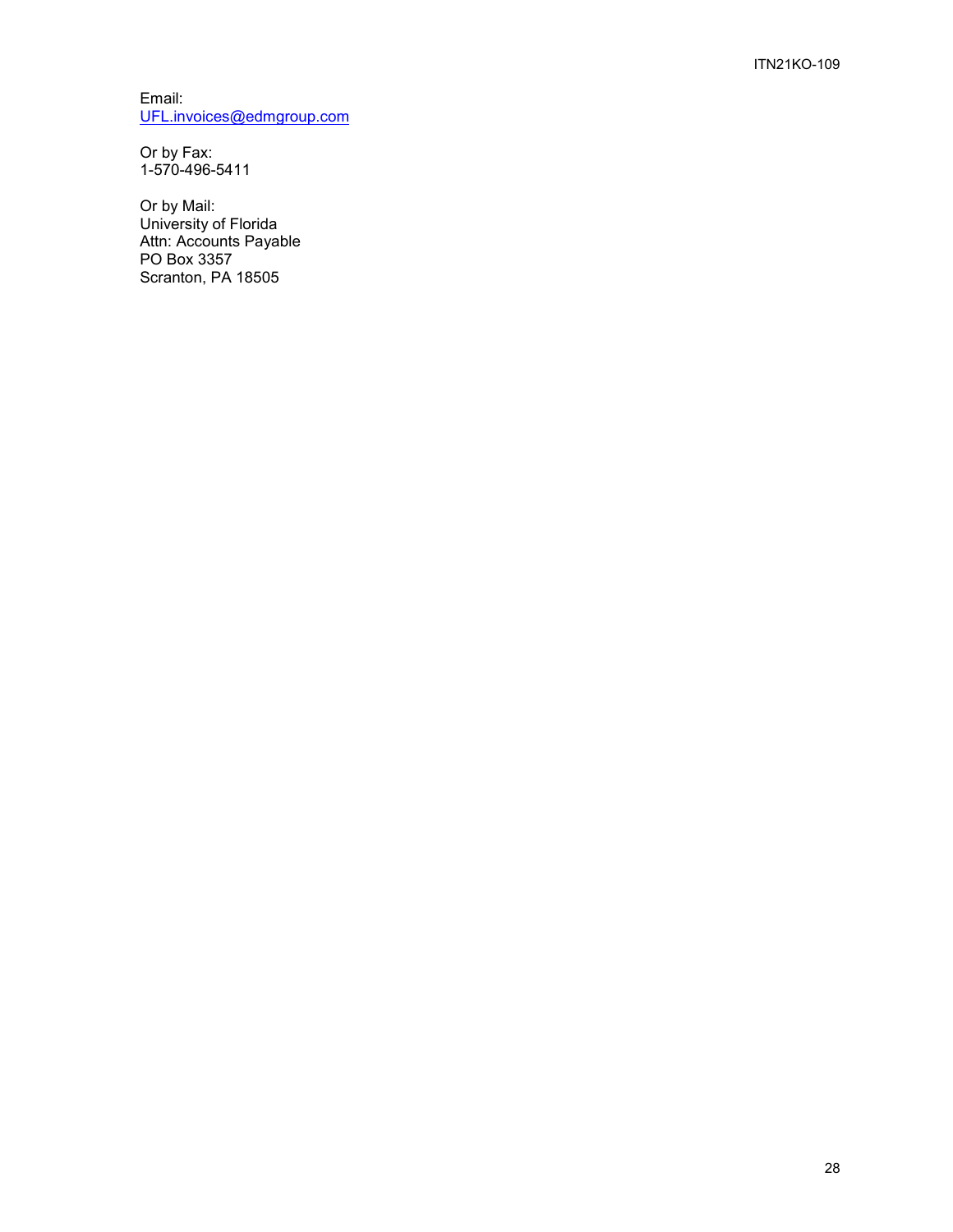#### <span id="page-28-0"></span>**7.0 Certifications and Forms**

#### <span id="page-28-1"></span>**7.1 Certification of Proposal**

Explanation: This certification attests to the vendor's awareness of and agreement to the content of this ITN and all accompanying provisions contained herein.

Action: Vendor is to ensure that the following certificate is duly completed and correctly executed by an authorized officer of your company.

This proposal is submitted in response to Invitation to Negotiate # ITN21KO-109 issued by the University of Florida. The undersigned, as a duly authorized officer, hereby certifies that

#### \_\_\_\_\_\_\_\_\_\_\_\_\_\_\_\_\_\_\_\_\_\_\_\_\_\_\_\_\_\_\_\_\_\_\_\_\_ (Vendor Name)

agrees to be bound by the content of this proposal and agrees to comply with the terms, conditions and provisions of the referenced Invitation to Negotiate (ITN) and any addenda thereto in the event of an award. Exceptions are to be noted as stated in the ITN. The proposal shall remain in effect for a period of ninety (90) calendar days as of the Due Date for responses to the ITN.

The undersigned certifies that to the best of his/her knowledge: (check one pf the below and provide information if required)

There is no trustee or employee of the University of Florida who has or whose Relative has an Interest in the entity or entities making this proposal or who is a natural person making this proposal.

There are trustee(s) and/or employee(s) of the University of Florida who have, and/or whose Relative(s) have, an Interest in the entity or entities making this proposal or who is a natural person making this proposal. Describe the nature of the interest held by each trustee, employee, or Relative of the trustee or employee (for example, grandson of Employee X owns the company or spouse of Employee Y is a director of the company).

"Interest" for purposes of this disclosure includes the following: director, trustee, officer, or employee of an entity, any contract with an entity (including consulting), or any partner, proprietor, stock, equity, or other ownership interest in an entity.

"Relative" for the purpose of this disclosure is an individual who is related to the trustee or employee as father, mother, son, daughter, brother, sister, uncle, aunt, first cousin, nephew, niece, husband, wife, father-in-law, mother-in-law, son-in-law, daughter-in-law, brother-in-law, sister-in-law, stepfather, stepmother, stepson, stepdaughter, stepbrother, stepsister, half-brother, half-sister, grandparent, great grandparent, grandchild, great grandchild, step grandparent, step great grandparent, step grandchild, step great grandchild, person who is engaged to be married to the trustee or employee or who otherwise holds himself or herself out as or is generally known as the person whom the trustee or employee intends to marry or with whom the trustee or employee intends to form a household, or any other natural person having the same legal residence as the trustee or employee"

The undersigned further certifies that their firm (check one) **IS** *or* **IS NOT** currently debarred, suspended, or proposed for debarment by any federal entity. The undersigned agrees to notify the University of any change in this status, should one occur, until such time as an award has been made under this procurement action.

Person(s) authorized to negotiate in good faith on behalf of this firm for purposes of this Invitation to Negotiate are: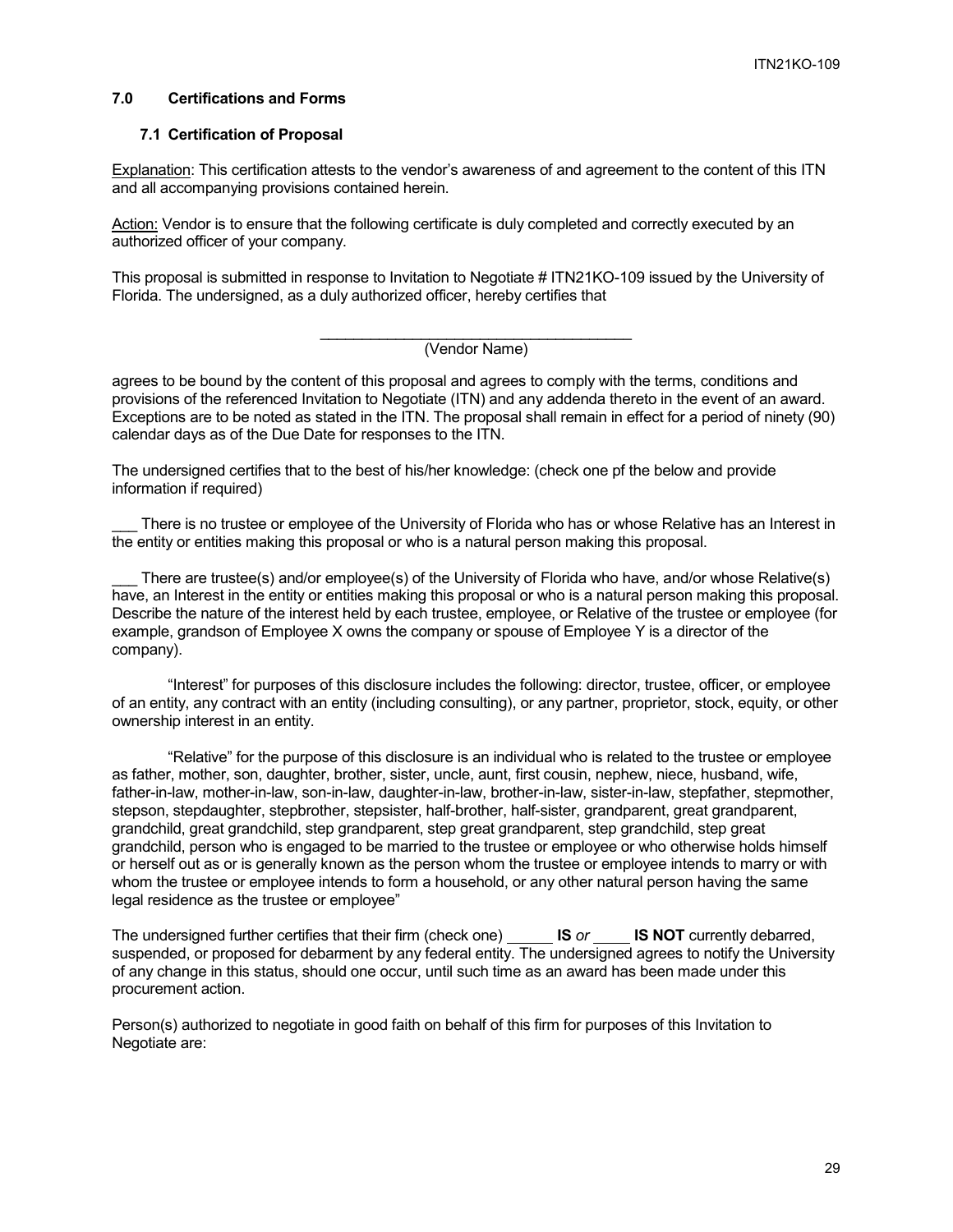# ITN21KO-109

| <b>ITN#: ITN21KO-109</b>                                                                                                                                                                                                       | ITN Closing Date: 10/15/2020 | <b>Closing Time: 3:00 PM</b> |
|--------------------------------------------------------------------------------------------------------------------------------------------------------------------------------------------------------------------------------|------------------------------|------------------------------|
| <b>Printed Name</b>                                                                                                                                                                                                            |                              |                              |
|                                                                                                                                                                                                                                |                              |                              |
| Signature of Authorized Officer                                                                                                                                                                                                |                              |                              |
|                                                                                                                                                                                                                                |                              |                              |
| Email: Note: Note: No. 2014 19:00:00 Percent Contract Contract Contract Contract Contract Contract Contract Contract Contract Contract Contract Contract Contract Contract Contract Contract Contract Contract Contract Contra |                              |                              |
|                                                                                                                                                                                                                                |                              |                              |
|                                                                                                                                                                                                                                |                              |                              |
|                                                                                                                                                                                                                                |                              |                              |
|                                                                                                                                                                                                                                |                              |                              |
| Name: Name and the service of the service of the service of the service of the service of the service of the service of the service of the service of the service of the service of the service of the service of the service  |                              |                              |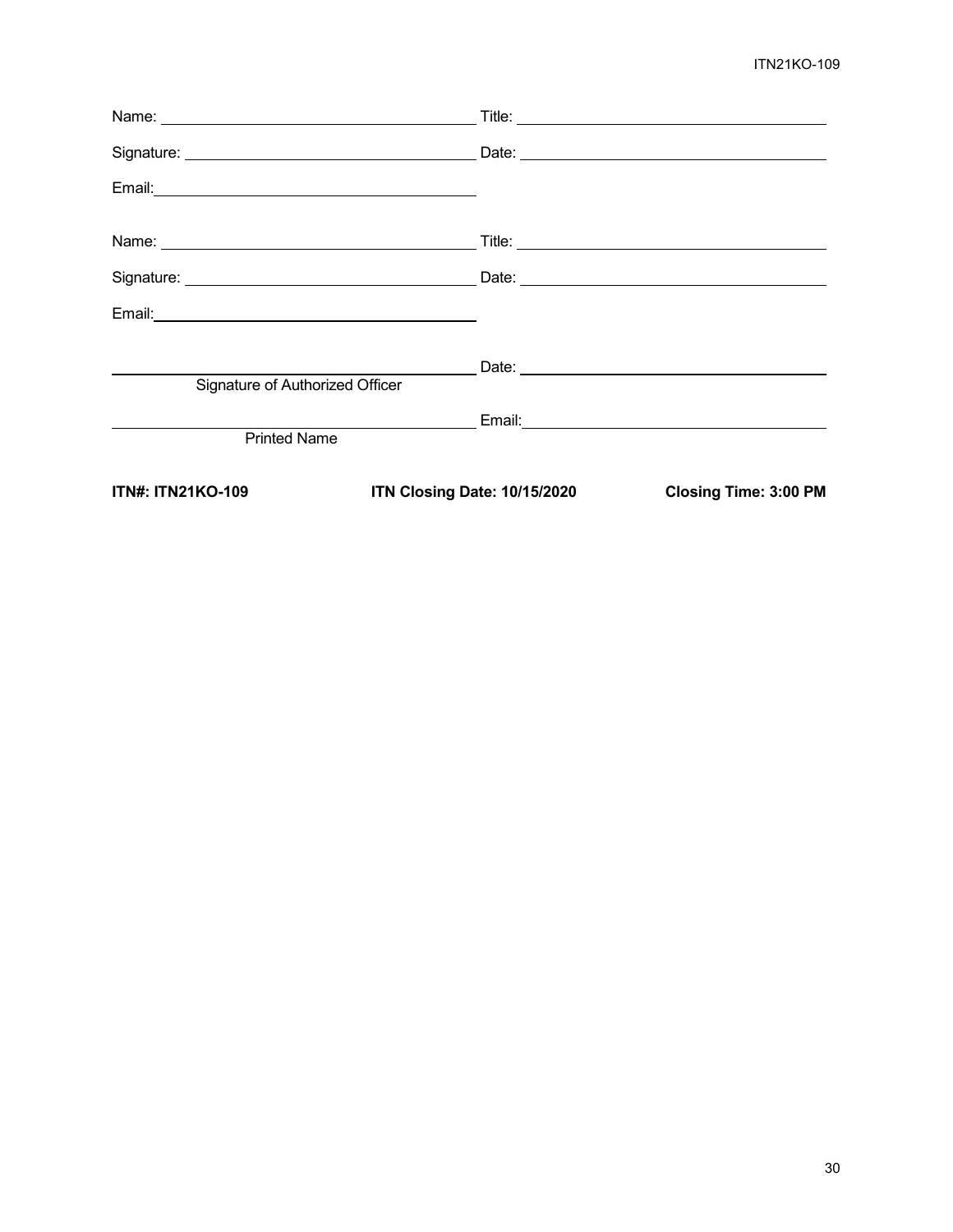# **EXHIBIT A**

#### **REQUIREMENTS FOR FEMA PUBLIC ASSISTANCE PROGRAM PROCUREMENT**

The terms of this section are considered part of this solicitation and are applicable for projects/work that may be reimbursed through the Federal Emergency Management Agency (FEMA) Public Assistant Program. In the event of a conflict in terms, the terms of this section will control.

- 1. Termination.
	- a. Termination for Convenience. The Agreement may be terminated by UF without cause upon no less than thirty (30) days written notice.
	- b. Termination for Cause. Each term and condition of the Agreement is material and any breach or default by either party in the performance of each such term and condition will be a material breach or default of the Agreement. Either party may terminate the Agreement in the event the other party materially breaches or defaults in the performance of any of its obligations hereunder, and such default continues for thirty (30) days after written notice thereof is provided to the breaching party by the non-breaching party. Any termination will become effective at the end of such thirty (30) day period unless the breaching party cures any such breach or default prior to the expiration of such period.
	- c. Administration of Termination. All written notices must be delivered by certified mail, return receipt requested, or in person with proof of delivery. In case of termination under the Agreement, only fees for Services rendered by the Vendor through the date of termination, if any, will be due and payable, and all work in progress will become property of UF and will be turned over promptly by the Vendor. Upon receipt of written notice of termination, up until the date of termination, the Vendor will make reasonable efforts to limit the incursion of additional fees and perform only those Services necessary for the timely delivery of work in progress to UF and/or to correct a material breach or default, as applicable. The Parties will not be relieved of the duty to perform their obligations up to and including the date of termination. A termination penalty may not be charged against UF.
- 2. Equal Opportunity. If the Services provided under the Agreement include construction, then the Vendor agrees as follows:
	- a. The Vendor will not discriminate against any employee or applicant for employment because of race, color, religion, sex, or national origin. The Vendor will take affirmative action to ensure that applicants are employed, and that employees are treated during employment without regard to their race, color, religion, sex, or national origin. Such action shall include, but not be limited to the following: employment, upgrading, demotion, or transfer; recruitment or recruitment advertising; layoff or termination; rates of pay or other forms of compensation; and selection for training, including apprenticeship. The Vendor agrees to post in conspicuous places, available to employees and applicants for employment, notices to be provided setting forth the provisions of this nondiscrimination clause.
	- b. The Vendor will, in all solicitations or advertisements for employees placed by or on behalf of the Vendor, state that all qualified applicants will receive considerations for employment without regard to race, color, religion, sex, or national origin.
	- c. The Vendor will send to each labor union or representative of workers with which he has a collective bargaining agreement or other contract or understanding, a notice to be provided advising the said labor union or workers' representatives of the Vendor's commitments under this section, and shall post copies of the notice in conspicuous places available to employees and applicants for employment.
	- d. The Vendor will comply with all provisions of Executive Order 11246 of September 24, 1965, and of the rules, regulations, and relevant orders of the Secretary of Labor.
	- e. The Vendor will furnish all information and reports required by Executive Order 11246 of September 24, 1965, and by rules, regulations, and orders of the Secretary of Labor, or pursuant thereto, and will permit access to his books, records, and accounts by the administering agency and the Secretary of Labor for purposes of investigation to ascertain compliance with such rules, regulations, and orders.
	- f. In the event of the Vendor's noncompliance with the nondiscrimination clauses of the Agreement or with any of the said rules, regulations, or orders, the Agreement may be canceled, terminated,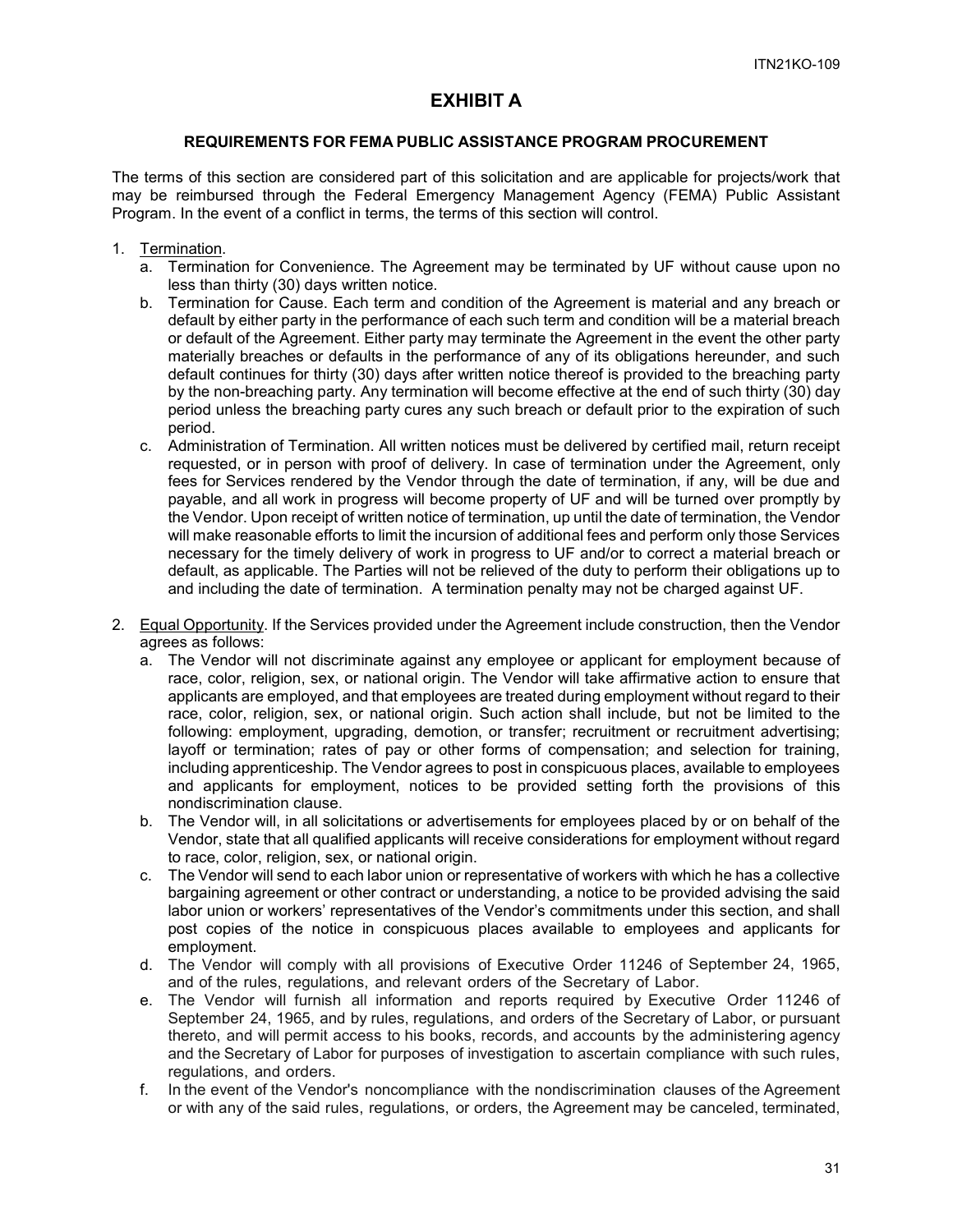or suspended in whole or in part and the Vendor may be declared ineligible for further Government contracts or federally assisted construction contracts in accordance with procedures authorized in Executive Order 11246 of September 24, 1965, and such other sanctions as may be imposed and remedies invoked as provided in Executive Order 11246 of September 24, 1965, or by rule, regulation, or order of the Secretary of Labor, or as otherwise provided by law.

- g. The Vendor will include the portion of the sentence immediately preceding paragraph (a) and the provisions of paragraphs (a) through (g) in every subcontract or purchase order unless exempted by rules, regulations, or orders of the Secretary of Labor issued pursuant to section 204 of Executive Order 11246 of September 24, 1965, so that such provisions will be binding upon each subcontractor or vendor. The Vendor will take such action with respect to any subcontract or purchase order as the administering agency may direct as a means of enforcing such provisions, including sanctions for noncompliance: Provided, however, that in the event Vendor becomes involved in, or is threatened with, litigation with a subcontractor or supplier as a result of such direction by the administering agency the Vendor may request the United States to enter into such litigation to protect the interests of the United States.
- 3. Davis-Bacon Act. If the Agreement NOT TO EXCEED amount is in excess of Two Thousand & 00/100 Dollars (\$2,000.00) and Services include construction, then the Vendor must comply with the Davis-Bacon Act (40 U.S.C. § 3141-3144 and 3146-3148) as supplemented by Department of Labor regulations at 29 C.F.R. Part 5 (Labor Standards Provisions Applicable to Contracts Covering Federally Financed and Assisted Construction).
- 4. Compliance with Copeland "Anti-Kickback" Act. If the Agreement NOT TO EXCEED amount is in excess of Two Thousand & 00/100 Dollars (\$2,000.00) and Services include construction, then the Vendor agrees as follows:
	- a. Contractor. The Vendor shall comply with 18 U.S.C. § 874, 40 U.S.C. § 3145, and the requirements of 29 C.P.R. pt. 3 as may be applicable, which are incorporated by reference into the Agreement.
	- b. Subcontracts. The Vendor shall insert in any subcontracts the clause above and such other clauses as FEMA may by appropriate instructions require, and a clause requiring the subcontractors to include these clauses in any lower tier subcontracts. The Vendor shall be responsible for the compliance by any subcontractor or lower tier subcontractor with all of these contract clauses.
	- c. Breach. A breach of the contract clauses above may be grounds for termination of the Agreement, and for debarment of Vendor and/or subcontractor(s), if any, as a contractor and subcontractor as provided in 29 C.F.R. § 5.12.
- 5. Compliance with the Contract Work Hours and Safety Standards Act. If the Agreement NOT TO EXCEED amount is in excess of One Hundred Thousand & 00/100 Dollars (\$100,000.00) and Vendor employs mechanics or laborers, then Vendor agrees as follows:
	- a. Overtime Requirements. The Vendor and their subcontractor(s), if any, providing Services under the Agreement which may require or involve the employment of laborers or mechanics will not require or permit any such laborer or mechanic in any workweek in which he or she is employed on such work to work in excess of forty (40) hours in such workweek unless such laborer or mechanic receives compensation at a rate not less than one and one-halftimes (1  $\frac{1}{2}$ ) the basic rate of pay for all hours worked in excess of forty (40) hours in such workweek.
	- b. Violation; Liability for Unpaid Wages; Liquidated Damages. In the event of any violation of the clause set forth in paragraph (a) of this section the Vendor and their subcontractor(s), if any, responsible therefor shall be liable for the unpaid wages. In addition, such Vendor and their subcontractor(s), if any, shall be liable to the United States for liquidated damages. Such liquidated damages shall be computed with respect to each individual laborer or mechanic, including watchmen and guards, employed in violation of the clause set forth in paragraph (a) of this section, in the sum of \$10 for each calendar day on which such individual was required or permitted to work in excess of the standard workweek of forty hours without payment of the overtime wages required by the clause set forth in paragraph (a) of this section.
	- c. Withholding for Unpaid Wages and Liquidated Damages. FEMA shall upon its own action or upon written request.of an authorized representative of the Department of Labor withhold or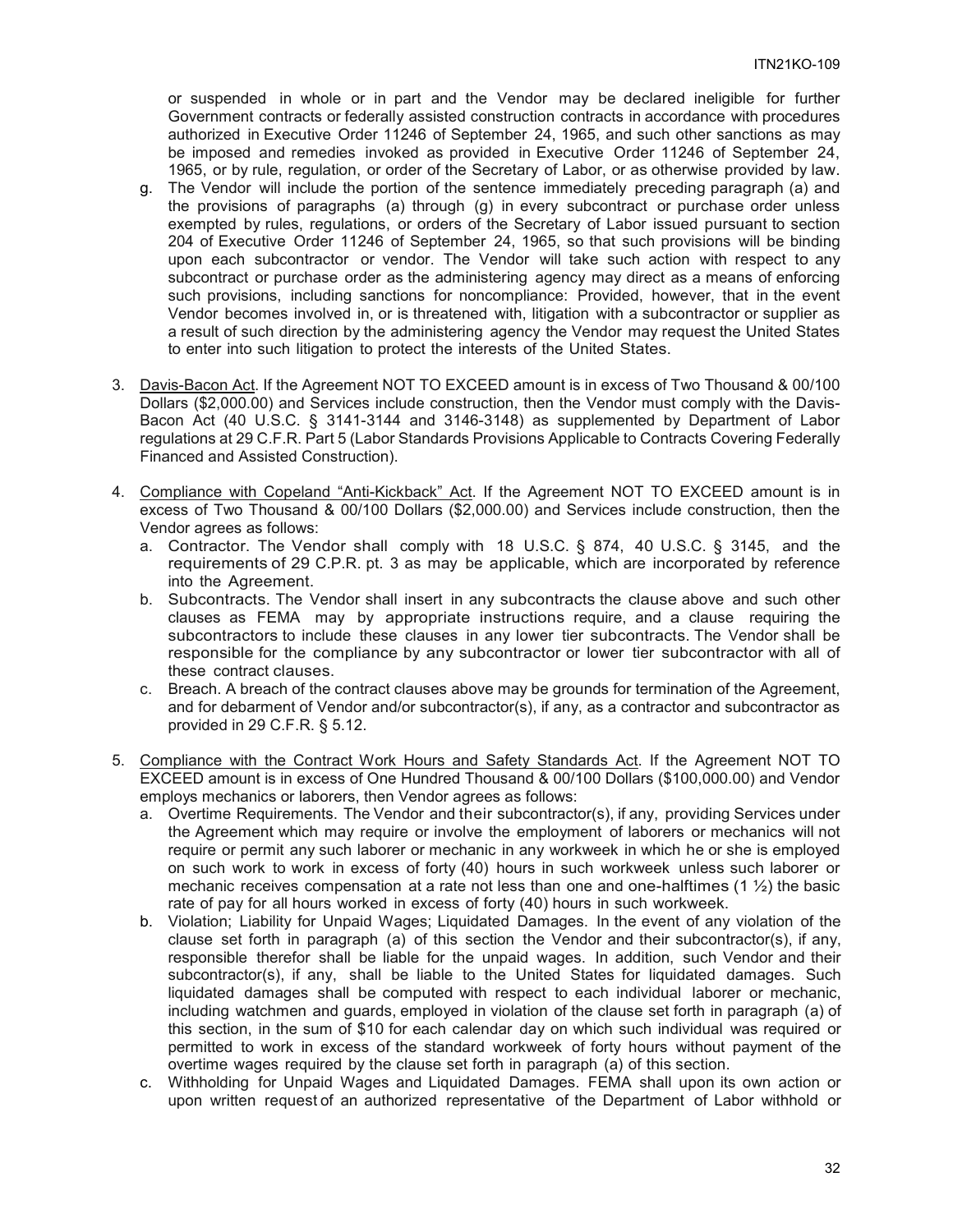cause to be withheld, from any moneys payable on account of work performed by the Vendor and/or subcontractor(s), if any, under any such contract or any other Federal contract with UF, or any other federally-assisted contract subject to the Contract Work Hours and Safety Standards Act, which is held by UF, such sums as may be determined to be necessary to satisfy any liabilities of Vendor and/ or subcontractor(s), if any, for unpaid wages and liquidated damages as provided in the clause set forth in paragraph (b) of this section.

- d. Subcontracts. The Vendor and subcontractor(s), if any, shall insert in any subcontracts the clauses set forth in paragraph (a) through (c) of this section and a clause requiring the subcontractors to include these clauses in any lower tier subcontracts. The Vendor shall be responsible for compliance by any subcontractor or lower tier subcontractor with the clauses set forth in paragraphs (a) through (d) of this section.
- 6. Clean Air Act and the Federal Water Pollution Control Act. If the Agreement NOT TO EXCEED amount is in excess of One Hundred Fifty Thousand & 00/100 Dollars (\$150,000.00), then the Vendor agrees as follows:
	- a. Clean Air Act.
		- i. Vendor agrees to comply with all applicable standards, orders or regulations issued pursuant to the Clean Air Act, as amended, 42 U.S.C. § 7401 et seq.
		- ii. Vendor agrees to report each violation to the (name of the state agency or local or Indian tribal government) and understands and agrees that the (name of the state agency or local or Indian tribal government} will, in tum, report each violation as required to assure notification to the (name of recipient), Federal Emergency Management Agency, and the appropriate Environmental Protection Agency Regional Office.
		- iii. Vendor agrees to include these requirements in each subcontract exceeding \$100,000 financed in whole or in part with Federal assistance provided by FEMA.
	- b. Federal Water Pollution Control Act.
		- i. Vendor agrees to comply with all applicable standards, orders or regulations issued pursuant to the Federal Water Pollution Control Act, as amended, 33 U.S.C. 1251 et seq.
		- ii. Vendor agrees to report each violation to UF and understands and agrees that UF will, in tum, report each violation as required to assure notification to Federal Emergency Management Agency and the appropriate Environmental Protection Agency Regional Office.
		- iii. Vendor agrees to include these requirements in each subcontract exceeding One Hundred Thousand & 00/100 Dollars (\$100,000) financed in whole or in part with Federal assistance provided by FEMA.
- 7. Energy Policy and Conservation. Vendor will comply with the Energy Policy and Conservation Act (P.L. 94-163; 42 U.S.C. § 6201-6422), and Florida's State Energy Management Plan adopted pursuant to § 255.257, F.S.
- 8. Suspension and Debarment.
	- a. If the Agreement is a covered transaction for purposes of 2 C.F.R. pt. 180 and 2 C.F.R. pt. 3000, then the Vendor hereby certifies that neither the Vendor, its principals (defined at 2 C.F.R. § 180.995), n or its affiliates (defined at 2 C.F.R. § 180.905) are excluded (defined at 2 C.F.R. § 180.940) or disqualified (defined at 2 C.F.R. § 180.935).
	- b. The Vendor must comply with 2 C.P.R. pt. 180, subpart C and 2 C.P.R. pt. 3000, subpart C and must include a requirement to comply with these regulations in any lower tier covered transactions with subcontractors and/or suppliers.
	- c. This certification is a material representation of fact relied upon by UF. If it is later determined that the Vendor did not comply with 2 C.P.R. pt. 180, subpart C and 2 C.F.R. pt. 3000, subpart C, in addition to remedies available to the State of Florida and UF, the Federal Government may pursue available remedies, including but not limited to suspension and/or debarment.
	- d. The Vendor agrees to comply with the requirements of 2 C.P.R. pt. 180, subpart C and 2 C.F.R. pt. 3000, subpart C throughout the period of the Agreement. The Vendor further agrees to include a provision requiring such compliance in its lower tier covered transactions with subcontractor and/or suppliers.